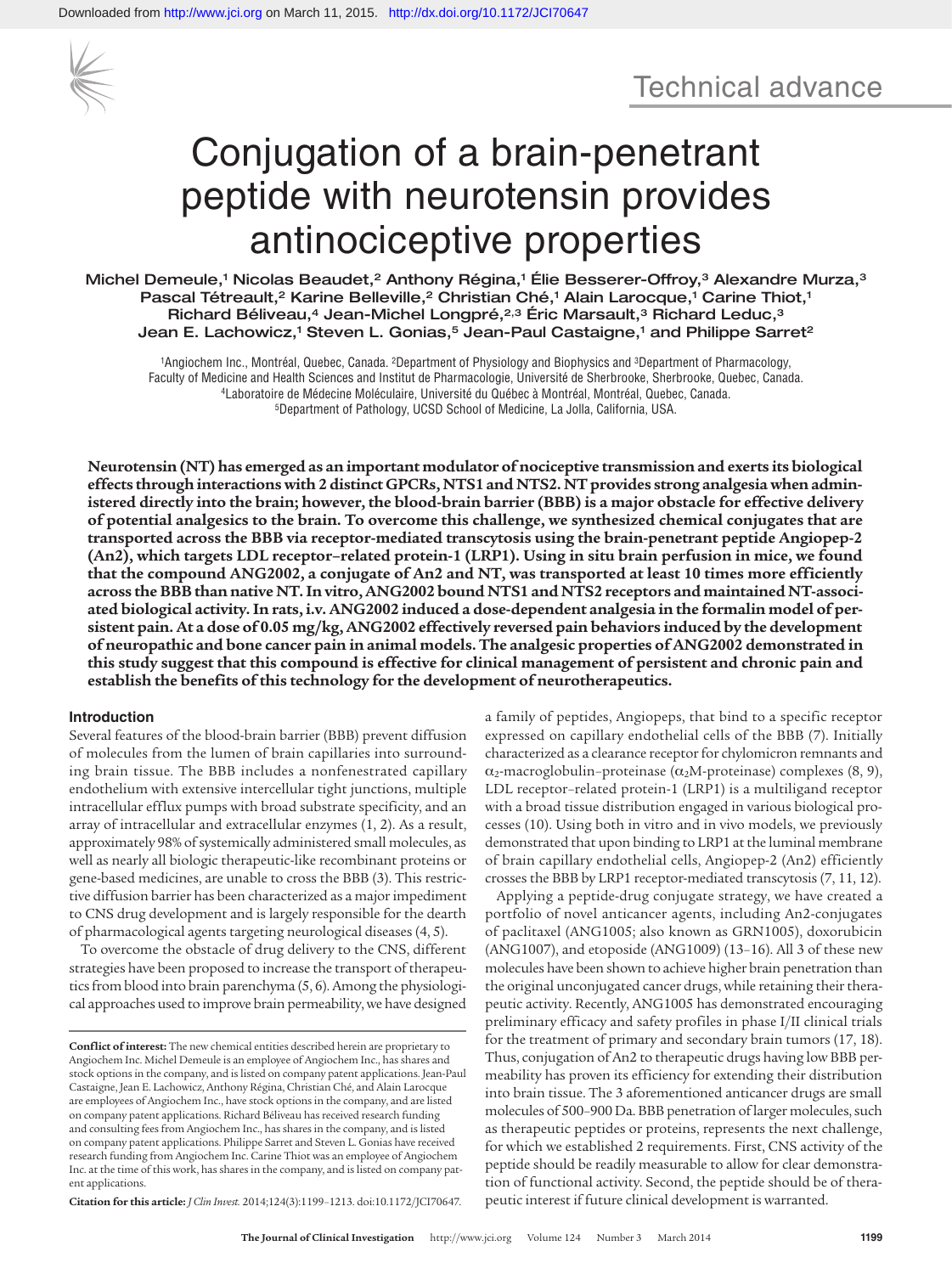



#### **Figure 1**

Synthesis and purification of ANG2002. (**A**) A sulfo-N- [ε-maleimidocaproyloxy]succinimide ester (sulfo-EMCS) linker was attached to the lysine in position 6 of NT and to the C-terminally modified cysteine of An2 to maintain separation of both moieties for functionality purposes. In step 1, 1.3 equivalents of sulfo-EMCS were added to NT. Within 30 minutes, the reaction was acidified and the [Lys<sup>6</sup>-MHA]-NT intermediate purified by HPLC. In step 2, 1.3 equivalents of An2-cysteine were added to the reaction at RT. (**B**) Different retention times were found by analytical RP-UPLC for (i) NT, (ii) [Lys6-MHA] NT, (iii) An2-Cys, and (iv) ANG2002. (**C**) Analytical RP-UPLC profile of the purified ANG2002 after the 2-step conjugation reaction. (**D**) Multicharged ESI-TOF MS spectrum of purified ANG2002.

To date, despite substantial investigation, little progress has been made in developing new, effective, and safe analgesics (19). Indeed, most successful analgesic development activity has been confined to the production of congeners and reformulation of existing drugs, or the introduction of drugs initially designed to treat another disease (20). Since the prevalence and burden of chronic pain is large and still growing (21), we decided to apply the An2 strategy to enable brain penetration of the neurotensin (NT) peptide, thereby increasing its analgesic clinical relevance for pain

management. In recent years, the NT tridecapeptide, which exerts biological effects by interacting with 2 distinct GPCRs (termed NTS1 and NTS2), has emerged as an important modulator of nociceptive transmission (22–25). Existing data also indicate that the analgesic effects of NT are independent of the endogenous opioid system (26–30), and may act synergistically with opioids to reduce pain (31–33). In the present study, we investigated whether a novel An2-NT conjugate, ANG2002, can access brain parenchyma after systemic administration while retaining the analgesic properties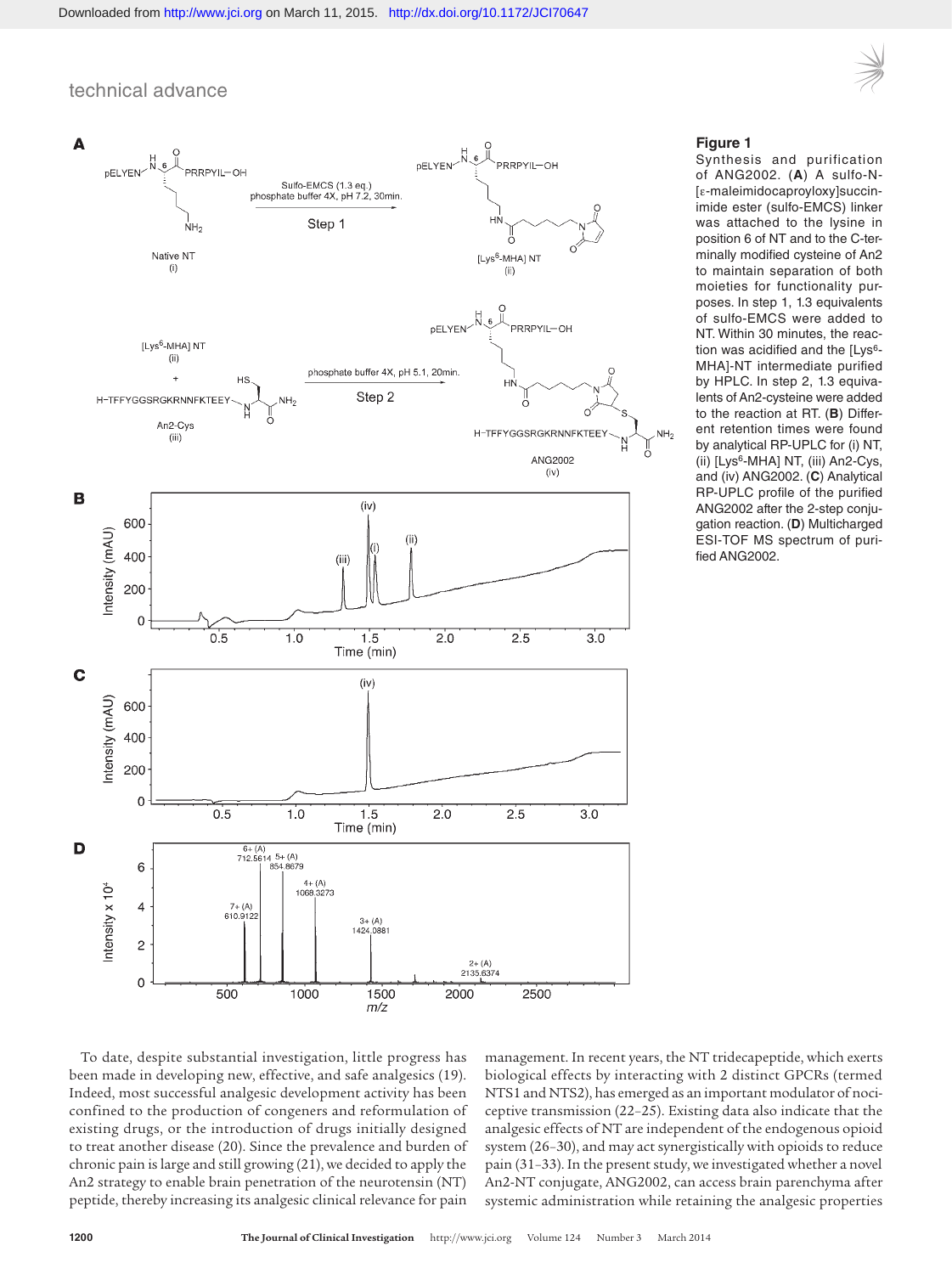#### B  $\blacksquare$  oits bound ratio  $\blacksquare$  $1.2 ***$  $0.1$ fluorescence units  $0.8 -$ Net relative  $0.6$  $2<sup>i</sup>$  $0.4$  $\mathbf{1}$  $0.2$  $0.0 0.001$  $0.0001$  $0.01$ **PEA-13** MEF-1  $0.1$ An2 $(mM)$ Relative 1251-An2 binding C Relative 1251-An2 binding **D**  $1.2 \cdot$  $Fc$ Cluster II  $1.0<sub>1</sub>$ Cluster IV  $\overline{2}$  $0.8<sup>°</sup>$  $0.6<sub>•</sub>$  $0.4$  $0.2$  $0.0$ + RAP – RAP Control  $An2$ ANG2002

# technical advance

#### **Figure 2**

Molecular interaction of An2 and ANG2002 with LRP1. (**A**) An2 inhibition of specific  $\alpha_2$ M-MA binding to LRP1 on MEF cells. Cells were incubated with 0.1 nM  $\alpha_2$ M-MA in the presence or absence of increasing concentrations of An2. (**B**) Uptake of Alexa Fluor 488–labeled An2 in LRP1-positive MEF-1 fibroblasts and LRP1-deficient PEA-13 fibroblasts. (**C**) Binding of 125I-An2 to Fc, CCR-2 (Cluster II), and CCR-4 (Cluster IV) with and without preincubation with 0.5 μM RAP. (**D**) Binding of 125I-An2 to CCR-4 performed in the absence and presence of excess unlabeled An2 or ANG2002 (500 μM). Data represent mean  $\pm$  SD. \*\* $P$  < 0.01, \*\*\**P* < 0.001 versus respective control; #*P* < 0.05 versus An2; Student's *t* test (**B**), 2-way ANOVA followed by Bonferroni post-test (**C**), or 1-way ANOVA followed by Bonferroni correction (**D**).

of the native NT peptide in animal models of nociception. Our results indicate that An2-NT may represent a novel therapeutic candidate for persistent and chronic pain.

### **Results**

#### *Synthesis and purification of ANG2002*

ANG2002 was synthesized by a 2-step conjugation of the tridecapeptide NT to the 19–amino acid LRP1-binding peptide An2 (Figure 1A). Reverse-phase ultra-performance liquid chromatography (RP-UPLC) analysis demonstrated that ANG2002 and its precursors showed different retention times (Figure 1B). ANG2002, which was purified by HPLC, had a final yield of 48% and purity greater than 95% (Figure 1C). Multicharged ESI-TOF mass spectrometry (MS) yielded a mass of 4,269.11 Da, in good agreement with the predicted mass of ANG2002 (4,269.75 Da, C<sub>195</sub>H<sub>287</sub>N<sub>53</sub>O<sub>54</sub>S; Figure 1D).

#### *Transport of An2 and ANG2002 across the BBB*

We previously reported that LRP1 is involved in transport of An2 across the BBB (11, 12). To study the binding of ANG2002 to LRP1, we examined the ability of the conjugate to compete with radioiodinated methylamine-activated  $\alpha_2M$  ( $\alpha_2M$ -MA) for binding to LRP1-expressing MEF-1 cells. In these cells, LRP1 is the exclusive high-affinity receptor for  $\alpha_2$ M-MA (34). As shown in Figure 2A, An2 competitively inhibited binding of  $^{125}$ I-labeled  $\alpha_2$ M-MA to LRP1expressing MEF-1 cells in a dose-dependent manner. At the highest concentration, An2 did not fully displace  $\alpha_2$ M-MA binding to LRP1expressing MEF-1 cells. This result may reflect the fact that  $\alpha_2$ M-MA recognizes different binding cluster regions than other LRP1 ligands, notably the first cluster of complement-like repeats (35).

Endocytosis of An2 was studied using a fluorescently labeled derivative. In these studies, MEF-1 cells showed a 3.4-fold increase in Alexa Fluor 488–labeled An2 compared with LRP1-deficient PEA-13 cells (Figure 2B). These results suggest that LRP1 is mostly responsible for the endocytosis of An2.

To examine the binding of An2 and ANG2002 to LRP1 in a purified system, we expressed the clusters of complement-like repeats in LRP1, which are responsible for the majority of LRP1-ligand interactions, as Fc fusion proteins (36–38). Fc-LRP1 clusters II and IV (CCR-2 and CCR-4, respectively) both demonstrated increased binding of 125I-labeled An2 compared with free Fc, with preferential binding for CCR-4 (Figure 2C). To confirm the specificity of the interaction, binding studies were repeated in the presence of the LRP1 antagonist receptor-associated protein (RAP). The increase in binding of 125I-labeled An2 to CCR-2 and CCR-4 was entirely blocked by RAP, which demonstrated that, like most other LRP1 ligands, An2 bound to both LRP1 clusters by a RAP-inhibitory mechanism. To determine whether ANG2002 also binds to LRP1, we compared the ability of unlabeled ANG2002 and An2 to displace 125I-labeled An2 from CCR-4. ANG2002 was at least as effective as An2 as a competitor for CCR-4 binding (Figure 2D).

#### *In vitro functionality of ANG2002 on NT receptor signaling*

We next determined whether ANG2002 conserved the biological activity of the NT native peptide (Table 1). Competitive binding studies revealed that the calculated  $IC_{50}$  for ANG2002 (13.0 nM; 95% CI, 11.6–14.5) was similar to that of the endogenous NT peptide on CHO-K1 cells stably expressing human NTS1 (14.8 nM; 95% CI, 13.6–16.0). Likewise, ANG2002 binding to 1321N1 cells stably expressing human NTS2 (3.3 nM; 95% CI, 2.8–4.0) also approximated that of NT (6.2 nM; 95% CI, 5.2–7.5). Thus, the An2 moiety did not affect the NT receptor binding affinity. We then examined whether ANG2002 was still able to induce β-arrestin recruitment and G protein activation through NTS1 or NTS2 stimulation. Bioluminescence resonance energy transfer (BRET) assays revealed that ANG2002 and NT were equally effective in recruiting β-arrestin2 after activation of NTS1 (Table 1). Our results also showed that the G protein functional coupling was not impaired by conjugation of the An2 peptide. Indeed, we found that ANG2002 conserved its capacity to activate the G proteins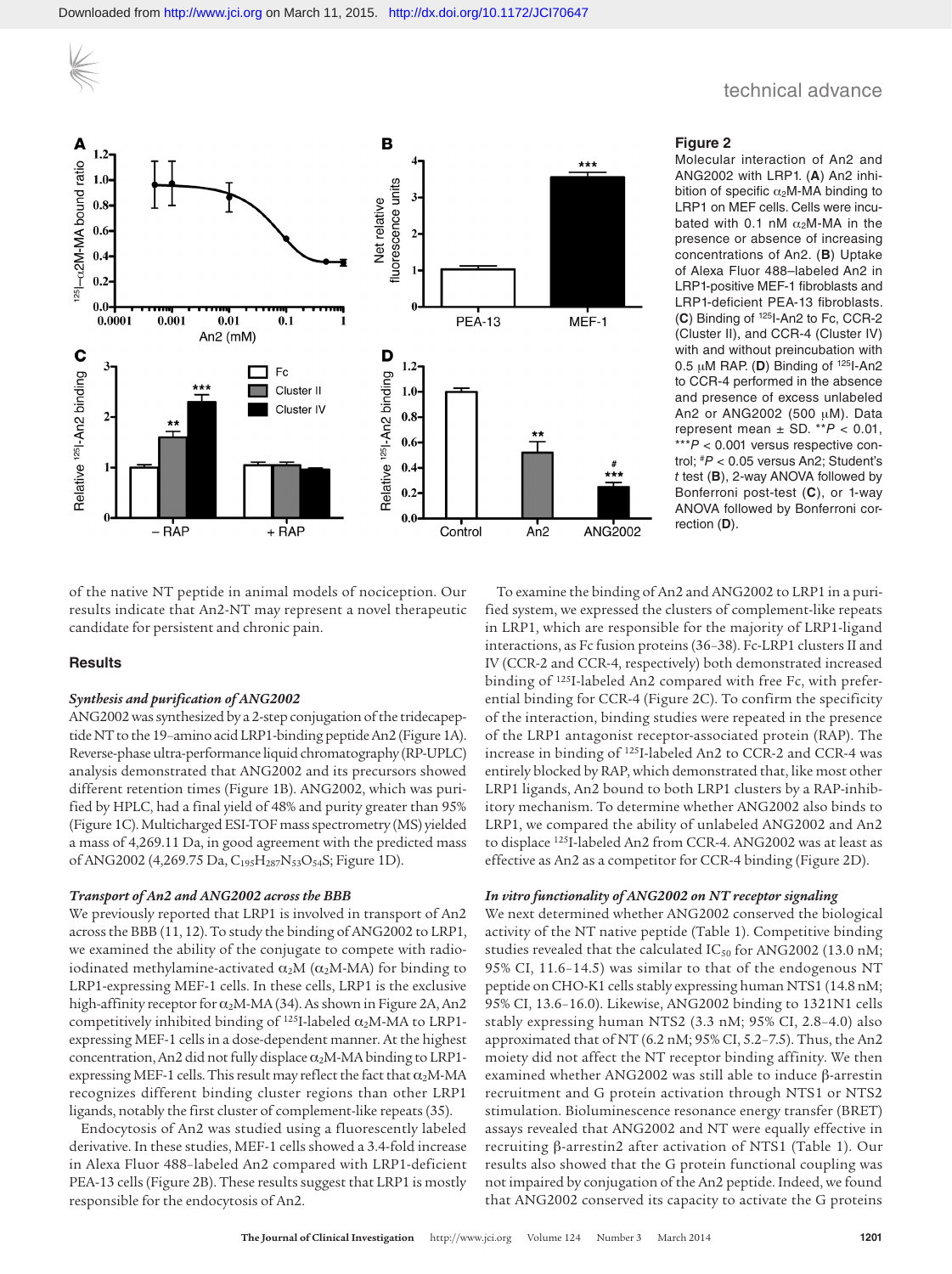# **Table 1**

Cell-based functional assays used to characterize ANG2002 versus native NT signaling activity at the NTS1 receptor site

| <b>GPCR</b> coupling | NΤ                    | <b>ANG2002</b>      |
|----------------------|-----------------------|---------------------|
| $\beta$ -arrestins   | $10.11(6.42 - 15.91)$ | 13.83 (9.49-20.16)  |
| Ga                   | $0.34(0.18 - 0.64)$   | $2.04(1.55 - 2.70)$ |
| G <sub>na</sub>      | $2.93(2.17 - 3.96)$   | $5.95(4.21 - 8.42)$ |
| $G_{13}$             | 35.47 (28.32-44.43)   | 33.76 (19.24-59.23) |

Data represent  $EC_{50}$  (nM) and 95% CI.

Gq, GoA, and G13 through binding to NTS1 (Table 1). Likewise, in 1321N1 cells stably expressing human NTS2, both ANG2002 and NT produced a rapid and sustained increase in ERK1/2 phosphorylation (Supplemental Figure 1; supplemental material available online with this article; doi:10.1172/JCI70647DS1), indicative of functional coupling to NTS2 receptors.

#### *In vivo brain penetration and plasma stability of ANG2002*

Once the in vitro functionality of both An2 NT peptide moieties in ANG2002 was verified, we examined whether ANG2002 could effectively cross the BBB. Using an adapted in situ brain perfusion method (7, 12), we determined the penetration time courses of [125]]-NT and [125]]-ANG2002 into the CNS after peripheral (intracarotid) administration. After brain perfusion, a time-dependent linear increase in the distribution volume ( $V<sub>d</sub>$ ) of [ $125$ I]-ANG2002 was observed (Figure 3A). The  $V_d$  of ANG2002 in total brain homogenate after 4 minutes of perfusion was 62.4 ± 0.7 ml/100 g brain, significantly greater than that of the NT native peptide  $(7.4 \pm 1.4 \text{ ml}/100 \text{ g})$ , providing in vivo evidence in support of ANG2002 penetration into the brain. Accordingly, the slopes of the line, corresponding to the BBB influx rate constant (*Kin*), was 10-fold greater for ANG2002  $(2.7 \times 10^{-3} \text{ ml/s/g})$  than for unconjugated NT  $(2.7 \times 10^{-4} \text{ ml/s/g})$ . As expected, [14C]-inulin control in the presence of ANG2002 was unable to penetrate brain tissue (data not shown), which confirmed the physical integrity of the BBB in these experiments.

To test whether ANG2002 entered brain parenchyma or remained associated with the brain capillary endothelium, we estimated the apparent  $V_d$  for ANG2002 and NT in total brain tissue, capillaries, and parenchyma after in situ perfusion and brain capillary depletion. At 2 minutes after administration, ANG2002 had a higher  $V_d$ than unconjugated NT not only in total brain tissue, but also in isolated brain parenchyma (Figure 3B). Indeed, approximately 70% of [125I]-ANG2002 was associated with the parenchymal fraction, which indicated that a substantial proportion of ANG2002 crossed the BBB, rather than remaining bound to or trapped within the vasculature endothelium. Higher V<sub>d</sub> values for ANG2002 relative

#### **Figure 3**

Brain uptake of ANG2002 and NT measured by in situ mouse brain perfusion. (**A**) Time course of brain uptake of [125I]-ANG2002 and [125I]-NT. Results represent apparent  $V_d$  in total brain homogenate. Lines represent best fits to the data by least-squares regression. (**B**) After a 2-minute perfusion of [125I]-ANG2002 (black bars) and [125I]-NT (white bars), brain capillary depletion was performed, and radioactivity was quantified in total brain homogenate, brain capillary fractions, and brain parenchymal fractions. Results represent apparent  $V_d$  for the radiolabeled drugs in the indicated compartments. Data represent mean  $\pm$  SD ( $n = 4$ –6 mice per time point). \**P* < 0.05, \*\**P* < 0.01 vs. NT, Student's *t* test.



to NT were also observed in the capillary fraction (Figure 3B), consistent with higher passage rate through the BBB.

We further evaluated whether ANG2002 was present in its intact form in brain tissue after brain perfusion (Supplemental Figure 2). HPLC analyses revealed that after intracarotid administration, 80% of the radioactivity was associated with ANG2002 elution fractions, which indicated that high levels of intact ANG2002 crossed the BBB and reached the brain parenchyma.

In a second set of experiments, we determined the stability and the degradation profile of the NT moiety of ANG2002 in plasma, compared with the native NT peptide. The degradation kinetics of NT and ANG2002 were assessed by HPLC-MS analyses after incubation for up to 7 hours at 37°C with either rat or mouse plasma. Incubation of native NT with rat or mouse plasma resulted in rapid and complete degradation of the NT peptide, the cleavage occurring at the dibasic Arg<sup>8</sup>-Arg<sup>9</sup> residues (Supplemental Table 1). While native NT degraded in less than 30 minutes, no cleavage products of the NT moiety of the ANG2002 conjugate were identified before 7 hours in rat plasma, which suggests that An2 protects the NT moiety from the proteolysis. Interestingly, marked species differences were also observed in the plasma stability profiles of ANG2002. The NT moiety of ANG2002 was stable for less than 1 hour in mouse plasma. Therefore, ANG2002 remained intact for a longer period of time in rat plasma than in mouse plasma, perhaps contributing to the higher analgesic potency observed in rats versus mice.

#### *Analgesic potency of ANG2002 in different experimental pain models*

*Acute pain models*. We first used 2 acute pain models (hot-plate and tail-flick assays) to test whether i.v. delivery of ANG2002 attenuates the withdrawal responses to thermal nociceptive stimuli

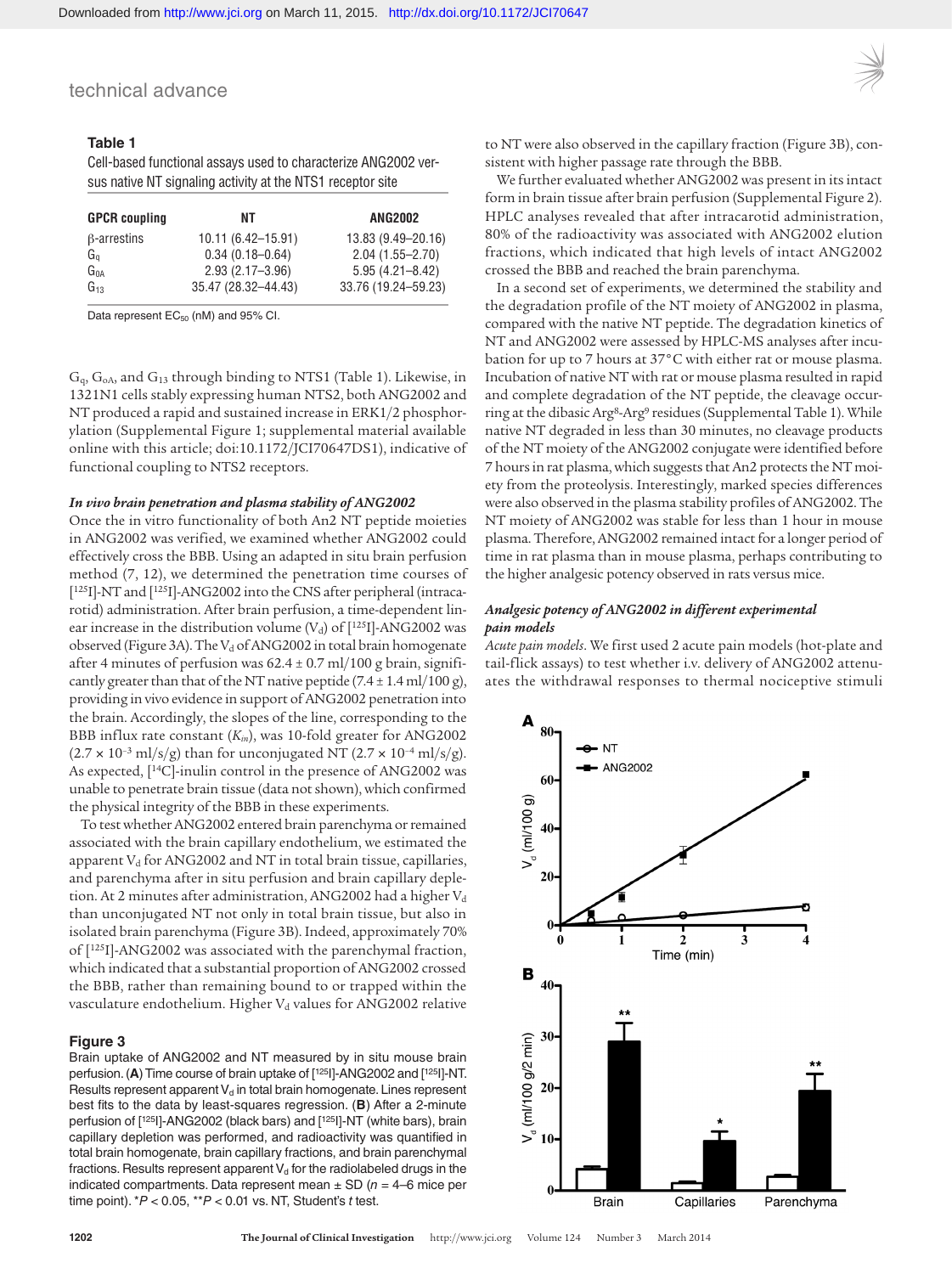

(Figure 4). Male CD-1 mice placed on a heated surface (54°C) did not exhibit any difference in the latency of foot-licking response between experimental groups at baseline. For all tested drugs, peak antinociception consistently occurred 15–30 minutes after injection. At the peak of response, ANG2002 caused significant increases in hot-plate latency, producing approximately 90% of the maximum possible effect (MPE) at the highest dose (*P* < 0.001 vs. control; Figure 4A). In the same experimental pain model, mice receiving buprenorphine (1 mg/kg s.c.) also exhibited an increase in their reaction times (∼55% MPE; *P* < 0.01 vs. control; Figure 4A). Importantly, i.v. administration of an equimolar dose of the nonbrain-penetrant native NT was ineffective in reducing the nociceptive behaviors to noxious thermal stimulation.

The heat radiant tail-flick test was also used to assess the analgesic effects of ANG2002 (Figure 4B). Comparison of MPE at 30 minutes after injection showed significant effects for every dose, with the highest dose inducing maximal elevation of the tailflick threshold (∼46% MPE; *P* < 0.01; Figure 4B). CD-1 mice acutely treated with morphine (5 mg/kg i.p.) also showed decreased sensitivity to heat stimulation (∼44% MPE; *P* < 0.01; Figure 4B).

To ensure that the neurotensinergic system was involved in ANG2002-induced analgesia, we next examined using the tailimmersion test whether the NTS1/NTS2-selective nonpeptide antagonist SR142948A (39) could block the analgesic effects of ANG2002. To allow for direct comparison, both NT and ANG2002 were administered intrathecally (i.t.), since i.v. NT does not induce analgesia because of its poor BBB penetration. As previously reported (40), NT increased the nociceptive threshold in the tailflick test (Figure 5A). Likewise, i.t. injection of an equimolar dose of ANG2002 produced a similar analgesic response. More important-

#### **Figure 4**

Antinociceptive responses to ANG2002 in acute pain models. (**A**) Hotplate test performed on CD-1 mice after administration of ANG2002 (10 and 20 mg/kg i.v.), NT (8 mg/kg i.v.), or buprenorphine (Bupe; 1 mg/kg s.c.). (**B**) Analgesic effects of ANG2002 and morphine sulfate (MS; 5 mg/kg i.p.), assessed by mouse radiant heat tail-flick assay. MPE was calculated at the time of peak antinociceptive response. \**P* < 0.05, \*\**P* < 0.01, \*\*\**P* < 0.001 versus saline control, 1-way ANOVA followed by Dunnett multiple comparison test.

ly, coadministration of the antagonist SR142948A inhibited both NT- and ANG2002-induced increases in tail withdrawal latency (Figure 5A). These results demonstrated that the analgesic effects of ANG2002 were produced by agonist activity at NT receptors.

To further define the respective roles of NTS1 and NTS2 receptors in ANG2002-induced analgesia, both NTS1- and NTS2-knockout C57BL/6 mice were subjected to the tail-flick test after i.v. administration of ANG2002 (5 mg/kg). As previously observed (30, 41), the baseline pain thresholds in both genotypes were not significantly different from thresholds in WT littermates. Injection of ANG2002 i.v. induced potent analgesic responses in NTS1- and NTS2-deficient mice (Figure 5, B and C), which suggests that ANG2002 exerts its antinociceptive action by acting at both NTS1 and NTS2 sites.

*Formalin tonic pain model*. Intraplantar injection of formalin into the right hind paw of saline-treated rats produced a typical biphasic nociceptive behavioral response, consisting of an acute phase (phase I; 0–9 minutes) followed by a prolonged inflammatory phase (phase II; 21–60 minutes) (Figure 6). Administration of ANG2002 i.v. induced a dose-dependent antinociceptive effect in both phases of the formalin model of persistent pain, characterized by a decrease in the weighted pain score compared with saline values (Figure 6A). The  $ED_{50}$  of ANG2002 was 0.009 and 0.016 mg/kg for phases I and II, respectively (Figure 6, C and D). Notably, i.v. morphine did not produce any antinociceptive response at the effective analgesic dose found for ANG2002 (0.05 mg/kg). The An2 peptide (5 mg/kg) had no influence on formalin-induced pain behaviors by itself (Figure 6B).

Pain intensity elicited by formalin administration may also be rated by monitoring the total time spent in different behavioral endpoints (i.e., lifting, flinching, licking, biting) (42). It was notably demonstrated that these stereotypical nociceptive reactions are integrated at different levels of the pain neuraxis (43). Consistent with the weighted-scores method, we found that ANG2002 markedly and dose-dependently decreased the formalin-induced flinching, licking, and biting responses in both phase I and phase II (Figure 6, E and F), which indicates that ANG2002 affects supraspinally processed pain-related behaviors. Conversely, morphine and An2 were not effective in reversing these spontaneous aversive behaviors (Figure 6G).

*Neuropathic pain model*. We next investigated whether ANG2002 can attenuate neuropathic pain behaviors induced by chronic constriction injury (CCI) of the sciatic nerve. Hypersensitivity to mechanical stimuli was examined in sham- and CCI-operated rats during the 3-week period after surgery (Figure 7A). The paw withdrawal threshold (PWT) in response to innocuous tactile stimuli significantly decreased on the ipsilateral hind paw 7 days after surgery and persisted for at least 21 days compared with presurgery baseline values (23.5 ± 1.4 g vs. 43.7 ± 0.8 g; *P* < 0.001). Shamoperated rats did not develop mechanical allodynia throughout the 3-week testing period (Figure 7A). Punctual i.v. delivery of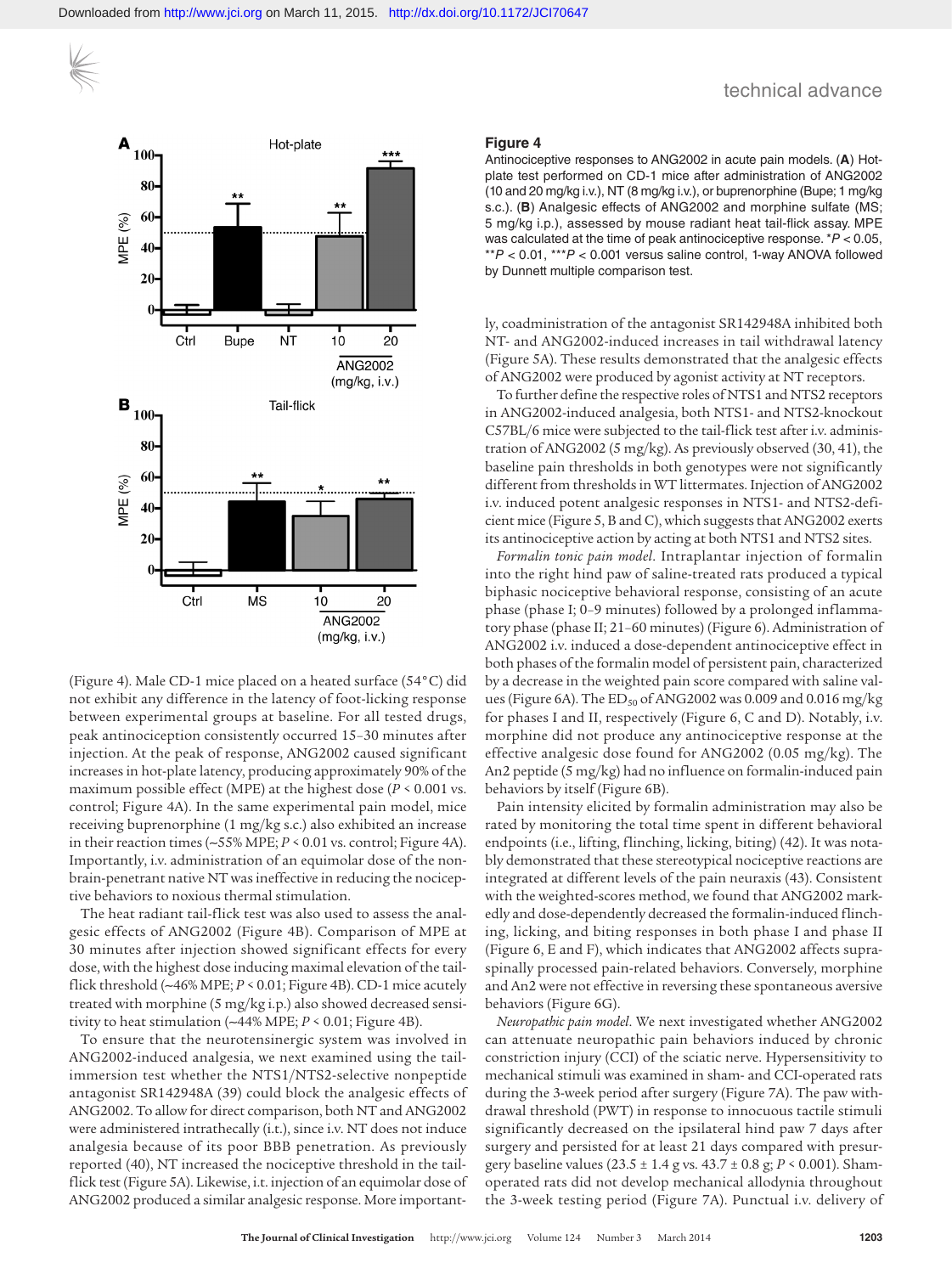

ANG2002 at the dose found to be effective in the formalin pain model (i.e., 0.05 mg/kg) successfully attenuated ongoing tactile allodynia, achieving 52% of pain relief 45 minutes after drug injection (Figure 7A). With respect to the antiallodynic effect, ANG2002 induced sustained analgesia over the 2-hour period (Figure 7B).

*Bone cancer pain model*. Finally, we validated the effect of ANG2002 on bone cancer pain. This model of mixed pain involving neuropathic and inflammatory components is one of the most severe and intractable types of chronic pain reported (44, 45). Cancer-bearing rats inoculated with 30,000 MRMT-1 cells directly into the femur displayed a decreased PWT in the dynamic von Frey test compared with sham-operated animals (Figure 7C). As previously observed (44, 45), tactile allodynia progressively developed until day 18, reaching a 60% decrease of the mechanical threshold  $(17.2 \pm 1.2$  g vs. 42.6 ± 1.0 g; *P* < 0.001). After pain detection on day 18, we evaluated the effects of i.v. ANG2002 administration on mechanical hypersensitivity induced by tumor progression. Our results demonstrated that 0.05 mg/kg ANG2002 induced a significant 43% PWT recovery compared with the vehicle-treated group 45 minutes after drug delivery (Figure 7C). This partial reversal of the allodynic state was maintained over the 2-hour period (Figure 7D).

#### **Figure 5**

Effect of NT receptor inactivation on ANG2002-induced analgesia. (**A**) Influence of the NT receptor antagonist SR142948A on NT- and ANG2002-induced antinociceptive responses. MPE was calculated 60 minutes after i.t. injection. In the presence of 10 μg/kg SR142948A, antinociceptive responses to NT (20 μg/kg) and ANG2002 (50 μg/kg) were significantly reduced. No change in tail-flick latencies was seen after administration of SR142948A alone. \*\*\**P* < 0.001 versus saline vehicle; ###*P* < 0.01 versus no SR142948A; 1-way ANOVA followed by Bonferroni post-test. (**B** and **C**) WT, NTS1-deficient (**B**), and NTS2 deficient (**C**) C57BL/6 mice submitted to the tail-immersion test after i.v injection of ANG2002 (5 mg/kg). In both NTS1-deficient and NTS2 deficient mice, ANG2002 conserved its analgesic properties. \**P* < 0.05, \*\**P* < 0.01, \*\*\**P* < 0.001 versus vehicle-treated WT, 2-way ANOVA followed by Bonferroni post-test.

#### *Measurement of physiological variables*

Besides its prominent antinociceptive action, the NT peptide was also reported to modulate blood pressure and body temperature (46, 47). We therefore measured time courses of mean arterial blood pressure (MAP) and core body temperature before and after treatment with various doses of ANG2002 (Figure 8). After i.v. bolus delivery, ANG2002 dose-dependently produced a drop in blood pressure (Figure 8A). This blood pressure reduction (50–60 mmHg at the larger dose) persisted for 15–20 minutes after drug administration. Similarly, NT (2 mg/kg i.v.) provoked a drop in MAP (Figure 8A). Variations in body temperature, determined as change from baseline, were also recorded over 6 hours after ANG2002 injection. Our results demonstrated that 5 mg/kg ANG2002 induced long-term hypothermia up to 4 hours after administration (Figure 8B). Importantly, at the dose of 0.05 mg/kg, which was shown to exert analgesic actions, ANG2002 did not induce either hypothermia or blood pressure drops.

We finally verified whether the analgesic efficacy of the 0.05-mg/kg ANG2002 dose could potentially be confounded by locomotordepressant side effects. ANG2002-treated rats were submitted, at a time corresponding to the analgesic peak (30–45 minutes), to behavioral tasks assessing locomotor and exploratory activities as well as motor coordination. The open-field activity test used to characterize exploratory behaviors — such as total distance traveled, time of immobility, and movement pattern — showed no overall difference between vehicle- and ANG2002-treated rats (Figure 8C). Likewise, the Rotarod, used in the acceleration mode (from 4 to 40 rpm), revealed that ANG2002 did not affect motor performance (i.e., time spent on the rod) (Figure 8D).

#### **Discussion**

In the current study, we conjugated NT, an endogenous tridecapeptide with recognized analgesic properties (22–25), to An2, a proprietary 19–amino acid peptide that crosses the BBB by receptor-mediated transcytosis (7, 12). The primary goal of this research was to assess whether the An2-based platform, which has proven to be effective with small-molecule anticancer agents in the past (13–18), could be extended to larger peptide therapeutics. Validation of this approach required 4 criteria to be met: first, that the An2-NT conjugate retains its binding to the BBB LRP1 receptor; second, that the conjugation does not interfere with the binding and pharmacological activity of the native NT peptide; third, that the new molecular entity penetrates the BBB efficiently after systemic administration; and fourth, that it induces biologic responses similar to centrally administered NT. All of these requirements were fulfilled in the present study.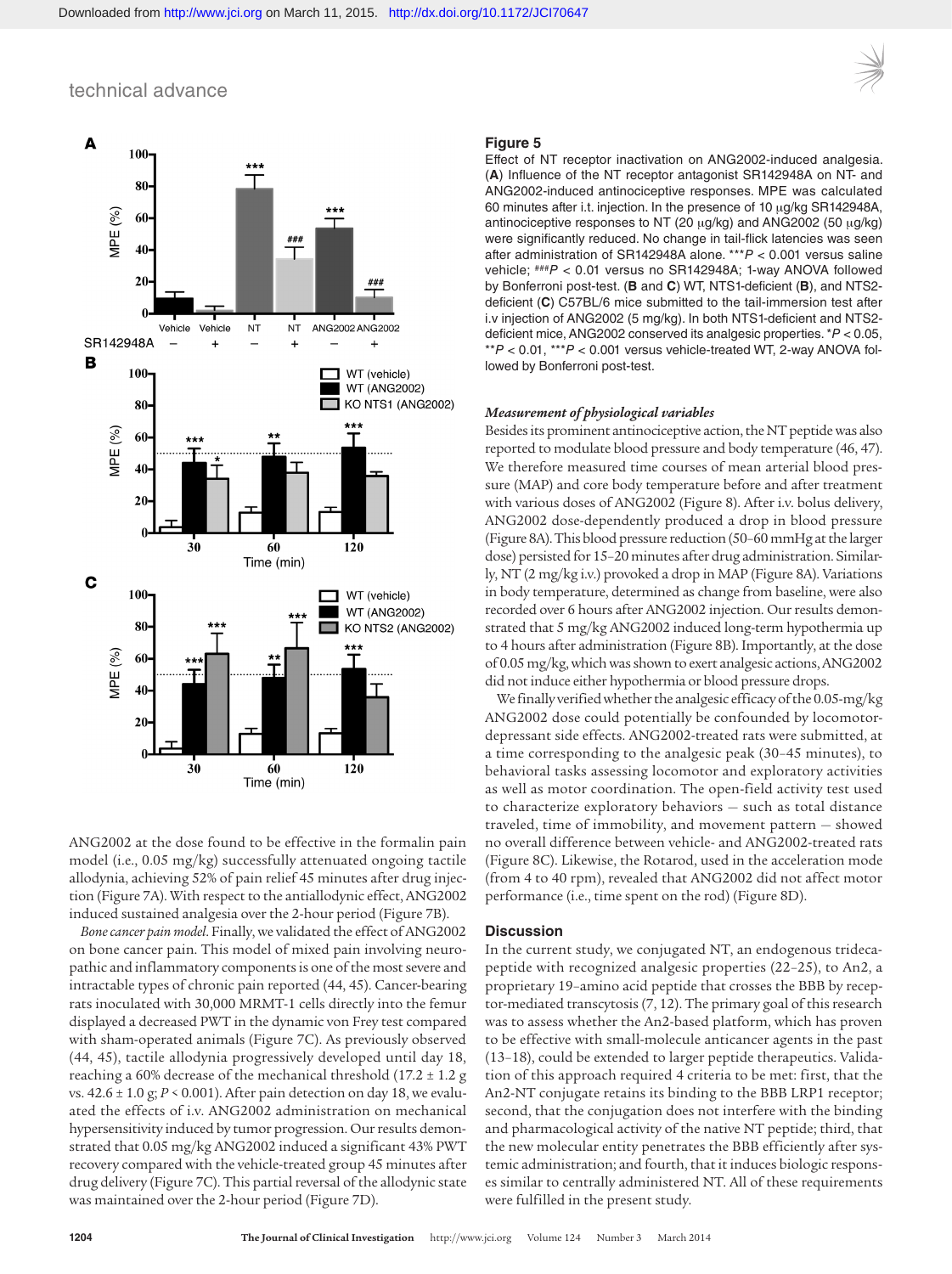

#### **Figure 6**

Analgesic efficacy of ANG2002 in the formalin model of tonic nociceptive pain. (**A**) ANG2002 dose-response analgesic effect on reducing formalin-induced nociceptive pain behaviors after i.v. administration. (**B**) Analgesic effect of i.v. morphine sulfate (0.05 mg/kg) compared with ANG2002 (0.05 mg/kg) and An2 (5 mg/kg). (**C** and **D**) ANG2002 ED50 in acute (0–9 minutes; **C**) and inflammatory (21–60 minutes; **D**) phases. (**E**) Effect of ANG2002 on time spent flinching, licking, and biting in the acute phase of the formalin test. (**F** and **G**) Time spent flinching, licking, and biting in the inflammatory phase of the formalin test. *n* = 6–10 rats per group. \*\*\**P* < 0.001 versus control, 1-way ANOVA followed by Dunnett multiple-comparison test (**E** and **F**) or Kruskal-Wallis test followed by Dunn correction (**G**).

The BBB tightly regulates the movements of nutrients and metabolites between the blood and the CNS to maintain cerebral homeostasis. In addition, the BBB protects the brain from injuries and diseases by limiting the entry of circulating pathogens or toxic agents (1). Paradoxically, this natural defense is also the most significant obstacle to effectively treat many CNS disorders; existing drugs have limited ability to penetrate the brain at therapeutic concentrations after systemic administration (4, 48). Indeed, almost all large molecules, including peptides, enzymes, monoclonal antibodies, recombinant proteins, and gene-based therapies, do not cross the BBB (5, 6).

Neuropeptides play a crucial role in regulation of the brain, and peptide receptors hold great promise in advancing structure-based drug discovery for the treatment of CNS disorders (49). Thereby, several strategies have been developed over the last 2 decades to overcome the physicochemical limitations of these endogenous peptides. Notably, successful approaches have been applied to increase their chemical stability and reduce their rapid clearance and enzymatic degradation. However, one of the major remaining challenges in the development of peptides as potential drugs is to achieve optimal CNS concentrations. Different approaches have been tested to bypass the BBB, including transcranial or i.t. drug delivery, disrup-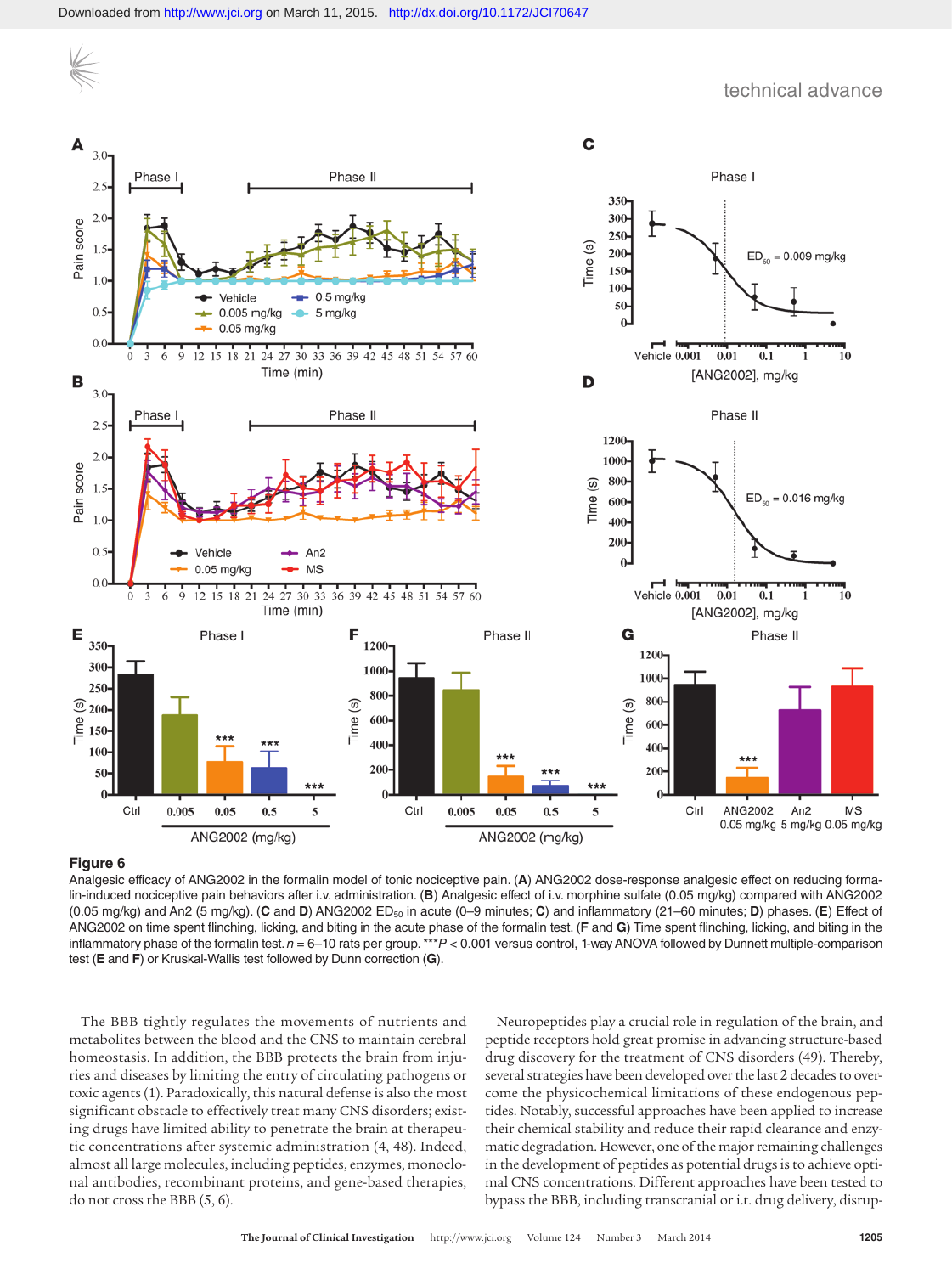

#### **Figure 7**

Antiallodynic effects of ANG2002 in 2 chronic pain models. (**A**) Effect of ANG2002 on tactile allodynia induced by CCI of the sciatic nerve. PWT after automated von Frey hair stimulation was measured at various time points after induction of neuropathic pain. On day 21, rats were given i.v. administration of ANG2002 (0.05 mg/kg) or vehicle. The antiallodynic effect was evaluated 45 minutes after administration. BL, baseline. (**B**) The antiallodynic effect was monitored at additional time points (75 and 120 minutes) after ANG2002 injection and calculated as AUC over the 2-hour period. (**C**) Effect of ANG2002 on mechanical allodynia induced by the inoculation of the syngeneic mammary tumor cell line MRMT-1 into the femoral bone. The time course of tactile allodynia was examined in cancer-bearing and sham-operated rats during the 3-week period after the surgery. PWT was determined at day 18, 45 minutes after acute i.v. injection of either ANG2002 (0.05 mg/kg) or vehicle. (**D**) The effect of ANG2002 was monitored at additional time points (75 and 120 minutes) after ANG2002 injection and calculated as AUC over the 2-hour period. *n* = 8–10 rats per group. (**A** and **C**) \*\*\**P* < 0.01, ###*P* < 0.001 versus vehicle, 1-way ANOVA followed by Dunnett multiple comparison test. (**B** and **D**) \**P* < 0.05, \*\**P* < 0.01, Student's unpaired *t* test.

tion of the BBB by osmotic shock, and drug nanoparticle formulations (5, 50). However, these approaches are either ineffective in reaching the brain parenchyma, invasive, or limited to inducing drug distribution into the brain by passive diffusion. In recent years, considerable effort has been made to implement new techniques that direct neuropharmaceutical agents across the BBB (50, 51). These technologies take advantage of the presence of endogenous receptors or transporters highly expressed at the BBB interface to facilitate drug-brain uptake. Thus, ligands and monoclonal antibodies to these carriers can be used as Trojan horses for active transcytosis of peptide pharmaceuticals to the brain.

We opted for a strategy using the Angiopep/LRP1 complex to circumvent the BBB restriction. We showed that ANG2002 displaced [125I]-An2 binding to CCR-4 at least as effectively as An2, demonstrating that the LRP1-binding property of An2 was preserved upon conjugation with NT. We also showed that ANG2002 bound to NTS1 and NTS2 receptors in the low nanomolar range, thus exhibiting a similar binding affinity to that of native NT. We further found that ANG2002 and NT were equally effective in inducing β-arrestin2 recruitment, G protein functional coupling, and second

signaling pathway activation after stimulation of NTS1 or NTS2. To address the third criterion, we evaluated brain uptake of [125I]- ANG2002 using in situ mouse brain perfusion. [125I]-ANG2002 exhibited a 10-fold augmentation of *Kin* compared with native NT. Capillary depletion experiments further demonstrated that approximately 70% of the tracer was associated with the parenchymal fraction; that is, a significant proportion of ANG2002 appeared to fully translocate across the BBB, rather than remain bound to the vascular endothelium. Importantly, we also found that in contrast to the rapid cleavage of the native NT peptide in rat plasma, the NT moiety of ANG2002 was proteolytically stable for up to 7 hours, and the majority of ANG2002 was present in its intact form in brain tissue after i.v. administration. In addition, the analgesic activities of systemically administered ANG2002 in models of nociception were very similar to those of centrally administered NT (22–25). Finally, the hypotensive and hypothermogenic responses, which were previously reported for the NT peptide (46, 47), were not observed with the low analgesic dose of ANG2002. Thus, ours is the first demonstration of active transport of a neuropeptide using a family of peptides targeting an endogenous receptor system within the BBB.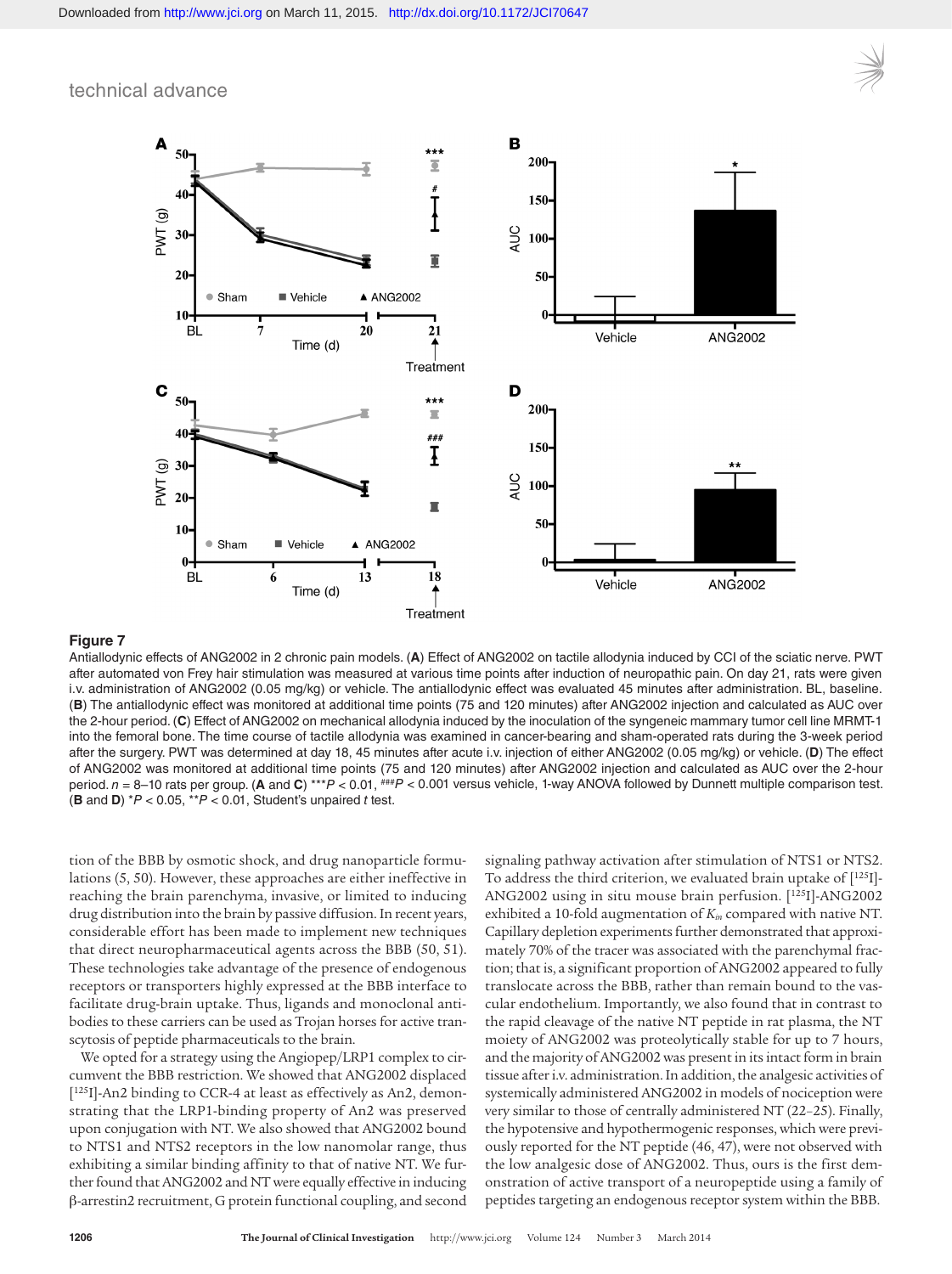

#### **Figure 8**

Effects of ANG2002 on physiological parameters. (**A**) MAP was determined for 60 minutes after i.v. administration of ANG2002 (0.05, 0.5, or 5 mg/kg) or NT (2 mg/kg) in Wistar male rats. \*\*\* $P < 0.001$ , NT vs. vehicle;<br>###P < 0.001, 5 mg/kg ANG2002 vs. vehicle; <sup>†††</sup>P < 0.001, 0.5 mg/kg ANG2002 vs. vehicle; 2-way ANOVA followed by Bonferroni post-test. (**B**) Change in body temperature (ΔTb) over a 6-hour time span after i.v. ANG2002 injection in Sprague-Dawley rats. \**P* < 0.05, \*\**P* < 0.01, \*\*\**P* < 0.001 versus 5 mg/kg ANG2002; #*P* < 0.05, ###*P* < 0.001 versus 0.05 mg/kg ANG2002; 2-way ANOVA followed by Bonferroni multiple comparison test. (**C**) Spontaneous locomotor activity assessed using the open field. Rats treated with ANG2002 (0.05 mg/kg) traveled total distances similar to those of saline-treated animals (unpaired *t* test). (**D**) Motor balance and coordination were evaluated using the Rotarod test after ANG2002 (0.05 mg/kg) treatment. The time the animal spent on the Rotarod (e.g., latency to fall) was measured (1-way ANOVA followed by Bonferroni post-test).

effects reported in the use of chronic opioid medications (22–25). However, the approach described in this work substantially differs from other approaches taken in the past for NT therapeutics, most notably those that explored the utility of chemically modifying NT fragments (typically consisting of the 6 C-terminal amino acids of the peptide) as a means of allowing systemic administration. Most of these compounds are highly modified versions of  $NT_{8-13}$ , with substitutions, reduced peptide bonds, cyclization, and/or other structural changes that increase stability of the molecule in the blood. The first BBB-crossing  $NT<sub>8-13</sub>$ analog with antinociceptive properties, NT1 (also referred to as the Eisai hexapeptide), was modified at amino acid residues 8, 9, 11, and 12. Specifically, N-methyl-Arg, Lys, Trp, and tert-Leu were substituted for Arg, Arg, Tyr, and Ile, respectively (60–64). Likewise, PD149163, a reduced-amide NT8–13, showed improved metabolic stability after systemic administration and maintained the analgesic activities of the native NT peptide

A detailed analysis of ANG2002 neuroanatomical localization after penetration of the BBB remains to be documented, but the observed antinociceptive activities provide strong evidence that the molecule crosses the BBB to reach brain structures involved in descending sensory inhibition, such as the periaqueductal grey and the rostral ventromedial medulla, which are known to express high levels of NT receptors (52–56). The potentially broad parenchymal distribution of ANG2002 was also observed for other An2 conjugates (12–16) or kunitz-derived peptides (7), likely reflecting the extraordinarily high density of cerebral capillaries (57) as well as the broad distribution of LRP1 throughout the brain-capillary tree (58, 59). Accordingly, we demonstrated using a Cy5-labeled An2 peptide that An2 was transported very efficiently in rat brain parenchyma, as measured by in vivo imaging followed by fluorescence analysis of brain sections (11). Development of an ANG2002 radiopharmaceutical for PET will further assist in visualizing its spatial and temporal brain distribution in live animals.

We chose the An2-NT conjugate as our preliminary test molecule because of its intrinsic analgesic potential at the CNS level. Indeed, we and others have demonstrated that the transmission of pain information is strongly influenced by the activity of the neurotensinergic system and that NTS1/NTS2 agonists may represent a new class of potent analgesics without the side (65–67). Subsequently, several additional systemically infused but centrally acting analogs (i.e., NT66L, NT69L, NT79, and ABS212) were synthesized by combining N-terminal modifications and incorporation of non-natural amino acids at positions 8, 9, 11, and 12 (63, 64, 68–71). Finally, in compound JMV2012, the unmodified  $NT<sub>8-13</sub>$  fragment has been dimerized and cyclized (72). An advantage of the approach described here is that ANG2002 maintains the full-length sequence of NT, albeit conjugated to a single An2 molecule. More importantly, the doses used for ANG2002 were 20- to 100-fold lower than those used to test the chemically modified  $NT_{8-13}$  analogs. This advantage is probably due in part to the active diffusion of ANG2002 through the BBB, and in part to the increased plasma stability of ANG2002. In contrast to other NT analogs, the ability of ANG2002 to induce CNS efficacy at low doses may reduce adverse effects related to high exposure to peripheral nontarget organs. While NT-mediated effects on body temperature and blood pressure were observed, these effects occurred at higher doses than those required for efficacy. Another advantage of using lower concentrations is the opportunity to proceed to multitherapy for optimizing pain management. Cotherapies with lower concentrations of opioids and NT per se could result in additive or synergistic analgesic effects with only a fraction of the load of adverse effects.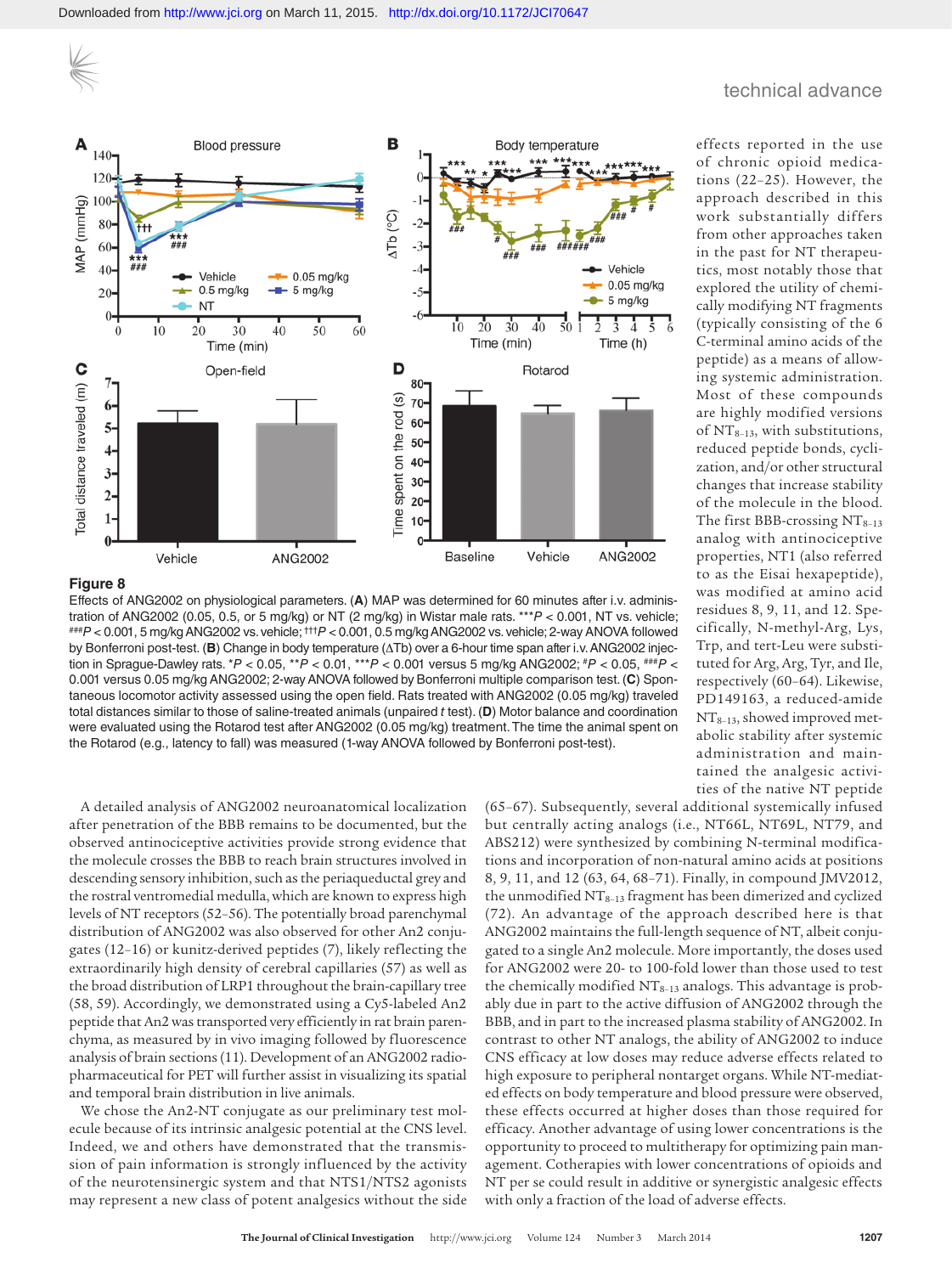Perhaps the most clinically relevant observation of this study was the demonstration of ANG2002-mediated relief of neuropathic and bone cancer pain, both of which are known to be refractory to traditional analgesic approaches (73–76). In both the CCI model and the bone marrow–implanted MRMT-1 breast cancer cell model, ANG2002 produced a rapid-onset antiallodynic effect that persisted up to 2 hours. Whether the efficacy with respect to magnitude and time course will translate to the clinic is yet to be determined. Our results with the NT receptor antagonist SR142948A and with NTS1/ NTS2 knockout mice also revealed that the analgesic effects of ANG2002 were mediated by both NTS1 and NTS2 receptors. These data reinforce previous findings demonstrating that central delivery of either NTS1 or NTS2 agonists is effective in reducing the mechanical hypersensitivity in the context of neuropathic pain (77, 78). It should also be noted that a NT<sub>8-13</sub> analog with a cationic non-natural amino acid at position 8, ABS212, has been shown to elicit a sustained analgesic response when administered i.p. to neuropathic rats. As with other NT analogs, this activity requires a high dose (10 mg/kg), which suggests that this drug might penetrate the BBB by passive diffusion (68). Together, these results on ANG2002-mediated relief of chronic pain are encouraging and support the potential of ANG2002 as a first-in-class NT-based chronic pain therapeutic.

As life expectancy increases, patients presenting with brainrelated disorders — notably pain and neurodegenerative disorders, such as Alzheimer's or Parkinson's diseases — will grow in number. It has recently been estimated that the economic impact of brain disorders in Europe has reached €800 billion in 2010 (79). Considering the few drugs that can reach the brain parenchyma, there is a crucial need to improve CNS drug delivery by developing innovative BBB targeting technology programs. Here, we demonstrated that conjugation of An2 to a peptide rendered it brain penetrant. Moreover, after penetration of the BBB, the peptide used in this study, NT, maintained its biological activity in a battery of pain models. These results demonstrate the potential of this drug development platform for neurotherapeutics with enhanced brain penetration.

#### **Methods**

#### *ANG2002 synthesis and conjugation*

Native NT (pELYENKPRRPYIL-OH) and An2-Cys (TFFYGGSRGKRN-NFKTEEYC-NH2) were prepared by solid-phase peptide synthesis on a Symphony peptide synthesizer (Protein Technologies Inc.) using standard Fmoc chemistry with commercially available Fmoc amino acids (Chem-Impex International Inc.) and unnatural pyroglutamic acid (Sigma-Aldrich). Analysis of purity for each peptide was performed by ACQUITY UPLC (Waters Corp.) on a BEH Phenyl column (2.1 mm × 50 mm, 1.7 μm particle size; Waters) at a flow rate of 0.5 ml/min and a constant temperature of 23°C. The mobile phase consisted of a mixture of water (with 0.05% formic acid) and acetonitrile (ACN; with 0.05% formic acid). Chromatographic conditions used for analysis were as follows: isocratic (0.0 to 0.40 minutes, 98:2 water/ACN), linear gradient (until 1.2 minutes, 72:28 water/ACN), linear gradient (until 2.20 minutes, 30:70 water/ACN), linear gradient (until 2.40 minutes, 10:90 water/ACN), isocratic (until 3.00 minutes, 90:10 water/ACN), and re-equilibration (until 3.20 minutes, 98:2 water/ACN). Detection was performed at a wavelength of 229 nm, and data acquisition and processing were done using the Compass suite of instrument control and data processing software (Bruker Daltonik). Peptide identity was confirmed on a micrOTOF ESI-TOF mass spectrometer (Bruker Daltonik) with *m/z* ratios for the purified peptides of 1,672.92 Da for NT (C<sub>78</sub>H<sub>121</sub>N<sub>21</sub>O<sub>20</sub>) and 2,403.63 Da for An2-Cys  $(C_{107}H_{155}N_{31}O_{31}S)$ . The conjugate ANG2002 was subsequently synthesized in PBS by a 2-step ligation method at room temperature (RT), monitored by RP-UPLC. The first conjugation step was performed in 4× PBS (pH 7.2) buffer, while the second step was in 4× PBS (pH 5.1). In the first step, a sulfo-EMCS (Molecular Biosciences Inc.) was used to incorporate a maleimidyl linker site, specifically at lysine 6 of NT, resulting in [Lys(MHA)6]NT. In the second step, conjugation with the C-terminal Cys-modified An2 peptide was performed. Both reactions were stopped by the addition of 20% acetic acid. Purification was performed on a preparative HPLC column.

#### *LRP1-dependent binding and uptake of An2 and ANG2002*

PEA-13 mouse embryonic fibroblasts (LRP1 deficient) and MEF-1 cells (WT with respect to LRP1 expression) were obtained from the American Type Culture Collection and cultured as previously described (80).  $\alpha_2M$ was purified from human plasma, as described previously (81). Activated  $\alpha_2$ M was converted into the LRP1-recognized conformation by reaction with methylamine (82) and radiolabeled with Na125I, as previously described (83). For binding studies, cells were washed extensively with binding buffer (EBSS containing 25 mM HEPES and 0.1% BSA, pH 7.4) and equilibrated in binding buffer at 4°C. Cells were incubated with 0.1 nM  $\alpha_2$ M-MA and increasing concentrations of unlabeled An2 in binding buffer for 4 hours. Wells were then washed 3 times with binding buffer, followed by 3 additional washes using the same medium but without BSA. Cells were lysed in 0.1 M NaOH and 1.0% SDS, and cell-associated radioactivity was determined in a gamma counter.

For fluorescent labeling, a cysteine (Bachem) was added to the C-terminal or N-terminal end of the An2 peptide to provide a sulfhydryl group for ligation of fluorochrome. Peptide labeling with the fluorochrome was performed by conjugation of Cys-containing An2 with a 2-fold molar excess of Alexa Fluor 488–C5-maleimide (Invitrogen) or 1.05-fold molar excess of β-mercaptoethanol (for probe alone; performed to stabilize the maleimide group). Conjugations were performed in the dark in PBS/DMSO buffer for 1 hour at RT under agitation. All products were purified by semipreparative high-pressure liquid chromatography on a Superdex peptide column (GE Healthcare) using an AKTAexplorer instrument. Purified product (≥95% purity) was aliquoted into separate vials, ACN was evaporated by RotaVac, and the final samples were lyophilized and frozen at –20°C under argon until further use. On the day of the experiment, each vial was resuspended in DMSO and analyzed by HPLC for quantification and to verify the integrity of all the fluorescent molecules. Each conjugation and purification step was followed by MS analysis.

To measure uptake of An2, flow cytometry studies were performed. MEF-1 and PEA-13 cells were plated at a density of  $1.5 \times 10^5$  cells/well and cultured overnight in 12-well plates. The culture media was then discarded, and cell monolayers were washed with PBS containing 2 mM EDTA and 0.5% BSA adjusted to pH 7.4 at 37°C, then incubated for 30 minutes at 37°C with Alexa Fluor 488–labeled An2 in Ringer/HEPES buffer (137 mM NaCl, 5.36 mM KCl, 0.4 mM Na<sub>2</sub>HPO<sub>4</sub>, 0.8 mM MgCl<sub>2</sub>, 20 mM HEPES adjusted to pH 7.4). After incubation, cells were washed again with cold buffer and incubated with 0.5% trypsin to remove cell surface–associated fluorophore. Flow cytometry was then performed using a FACS Calibur flow cytometer with CellQuestPro software (BD Biosciences). At least 10,000 gated events per sample were analyzed. Uptake of fluorescent An2 was estimated by subtracting the background of the fluorescent probe.

CCR-2 and CCR-4 are responsible for binding more than 40 LRP1 ligands (37). We expressed CCR-2 and CCR-4 as Fc-fusion proteins, as previously described (38). In brief, CCR-2 and CCR-4 were amplified by PCR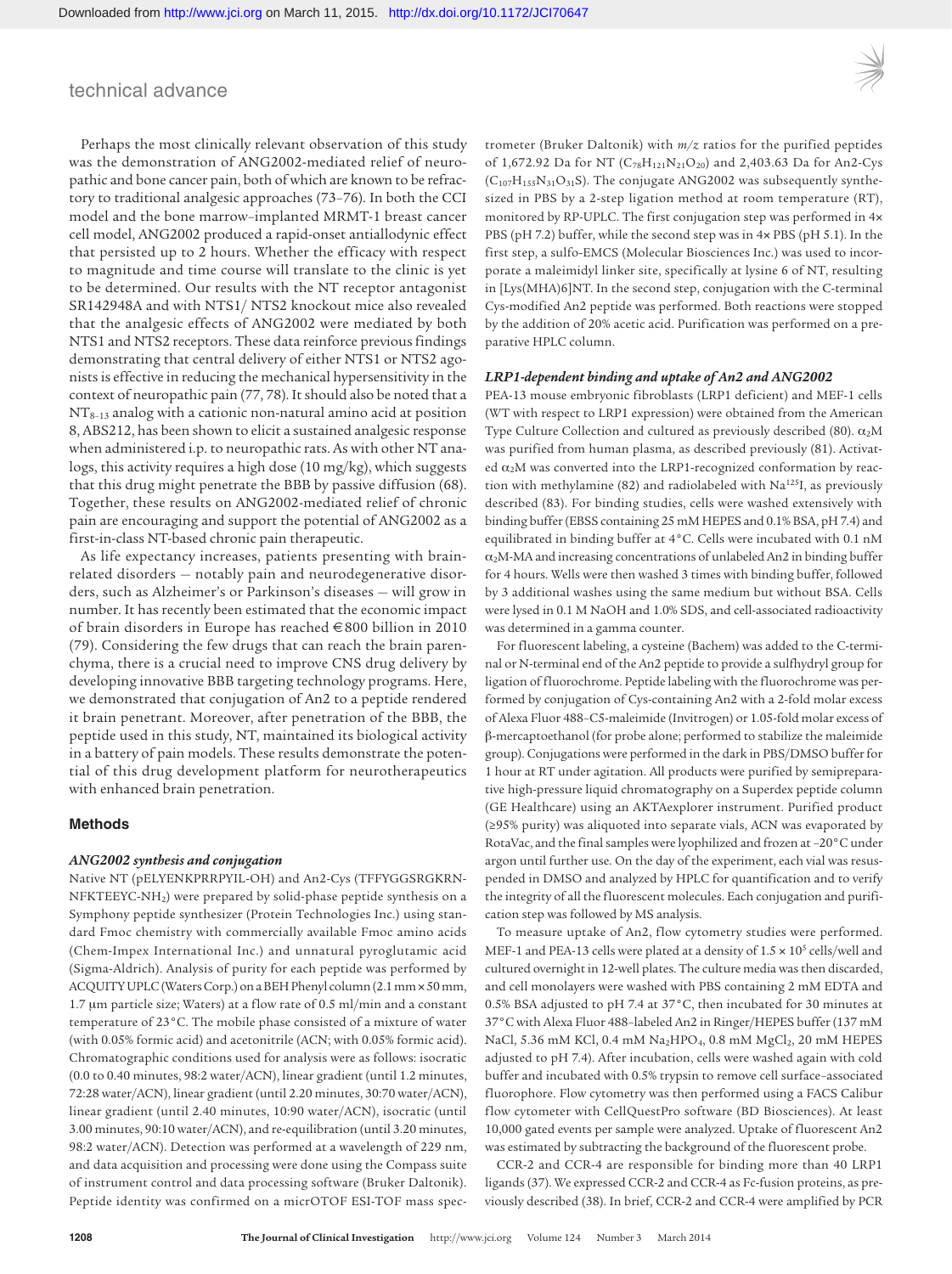and cloned into pFuse-rFC2 (Invivogen). CCR-2 and CCR-4 were expressed in CHO-K1 cells and purified from conditioned medium using protein A– agarose (GE Healthcare BioSciences Corp.).

In binding experiments, equimolar concentrations of CCR-2 (10 μg), CCR-4 (10 μg), or free Fc (2.5 μg) were incubated with 5 nM 125I-labeled An2 in the presence or absence of 0.5 μM of the antagonist RAP (Oxford Biomedical Research), in PBS (pH 7.4) with 0.1% BSA at RT for 1 hour. Experiments were performed in triplicate. RAP is a LRP1 ligand and known competitor of An2 transcytosis across the BBB (12). The Fc-fusion proteins were affinity-precipitated with protein A–sepharose. Protein A–associated radioactivity was determined in a γ counter. Binding was expressed relative to the amount observed with [125I]-An2 and free Fc. In some experiments, 125I-labeled An2 was incubated with CCR-4 in the presence of 500 μM unlabeled An2 or ANG2002.

#### *ANG2002 binding and signaling*

*Binding assays*. Binding was carried out on freshly prepared membrane homogenates from CHO-K1 cells stably expressing the human NTS1 receptor (ES-690-C; Perkin Elmer) or on 1321N1 human astrocytoma cells stably expressing the human NTS2 receptor (ES-691-C; Perkin Elmer). Cell membranes (50 μg) were incubated with 0.2 nM [125I]-Tyr3-NT (2,200 Ci/mmol; Perkin Elmer) and increasing concentrations of NT (Bachem) or ANG2002 (from 10–11 to 10–5 M). Nonspecific radioligand binding was defined using untransfected cells. Radioactivity was counted in a γ counter. Curve fitting was performed using Graphpad Prism software to derive IC<sub>50</sub> values, interpreted as the unlabeled ligand concentration inhibiting 50% of [125I]-NT–specific binding.

*BRET measurement*. For the BRET–β-arrestin2 recruitment assay (84), the fusion vectors pIREShygro3-GFP10 and β-arrestin2–RlucII were provided by M. Bouvier (Université de Montréal, Montréal, Quebec, Canada). Using the InFusion advantage PCR cloning kit (Clontech Laboratories), the NTS1-GFP10 construct was prepared in the pIREShygro3 vector from the amplified cDNA of the gene encoding human NTS1, without a stop codon and onto which GFP10 was added to the C terminus. HEK 293T cells were grown in high-glucose DMEM supplemented with 10% FBS (Wisent). Transient expression of recombinant proteins was then performed by transfecting cells with polyethylenimine in 100-mm dishes seeded with  $3 \times 10^6$ cells. 48 hours after transfection, cells coexpressing β-arrestin2–RlucII and NTS1-GFP10 were washed once with HBSS, gently detached by pipetting, and dispensed at a density of  $6 \times 10^4$  cells/well into 96-well half-area white plates (Perkin Elmer). NT or ANG2002 (10–11 to 10–5 M) were added for 20 minutes, then completed with coelenterazine-400A to a final concentration of 5 μM (Goldbio). The BRET2 filters were set to monitor the 515 nm/400 nm emission ratio on the M1000 plate reader (Tecan).

To monitor direct G protein activation, we used the biosensors  $G_{\alpha q}$ -121-RlucII,  $G_{\beta1}$ , and GFP10- $G_{\gamma1}$  (85);  $G_{\alpha0}$ A-99-RlucII,  $G_{\beta1}$ , and GFP10- $G_{\gamma1}$  (86); or  $G_{13}$ -RlucII,  $G_{\beta1}$ , and GFP10- $G_{\gamma1}$ . Biosensors were cotransfected with human NTS1 in HEK 293T cells using the same protocol as described for β-arrestin2 recruitment assay. 48 hours after transfection, cells were incubated with various concentrations of NT or ANG2002 (10–11 to 10–5 M) for 10 minutes and then completed with coelenterazine-400A.  $EC_{50}$  values were calculated from 3 independent experiments, each performed at least in triplicate.

*Measurement of ERK1/2 activation*. ERK1/2 phosphorylation in 1321N1 human astrocytoma cells stably expressing human NTS2 was monitored with an AlphaScreen SureFire pERK1/2 (Thr202/Tyr204) assay kit (Perkin Elmer), as previously described (87). Cells were seeded in 96-well plates and 24 hours later were serum-starved overnight in DMEM without glutamine and phenol red. Cells were then stimulated for 60 minutes with 1 μM NT or ANG2002. Cells were then lysed with 25 μl of 5× lysis buffer and incubated on ice for 10 minutes on a plate shaker prior to being frozen overnight at –20°C. 5 μl of the lysate was used for analysis. Readings were performed on a Perkin Elmer EnSpire 2300 Multilabel Plate Reader.

#### *Animals*

Adult male Crl:CD-1 or C57BL/6 mice (25–30 g; 14-hour light/10-hour dark cycle) and adult male Sprague-Dawley or Wistar rats (200–225 g; 12-hour light/12-hour dark cycle; Charles River Laboratories) were allowed ad libitum access to food and water. Rodents were acclimatized for 4 days to the animal facility and for 2 days to manipulations and devices prior to behavioral studies, which were performed in a quiet room by the same experimenter between 8:00 am and 12:00 pm.

#### *In situ brain perfusion*

*Iodination of ANG2002*. Peptides were radiolabeled with standard procedures using a ratio of 2 iodo-beads per iodination (Iodo-beads Kit; Thermo Scientific Pierce Protein Research Products) (7). Briefly, beads were washed twice with 1 ml PBS on a Whatman filter and resuspended in 60 μl PBS (pH 6.5). [125I]-Na (1 mCi) was added to the bead suspension for 5 minutes at RT. Iodination was initiated by the addition of 250 μg ANG2002 or NT (100–150 μl) diluted in 0.1 M PBS (pH 6.5). After incubation for 10 minutes at RT, iodo-beads were removed, and the supernatant was applied to a C18 column and purified by HPLC to remove free iodine. After iodination, radiolabeled products were reanalyzed by HPLC, showing >95% incorporation of radioactivity into ANG2002.

*ANG2002 brain uptake*. Transcytosis of [125I]-ANG2002 and [125I]-NT into the brains of adult male Crl:CD-1 mice was measured using an in situ brain perfusion method (88). [14C]-inulin, which does not cross the BBB, was used as a physical integrity control. To carry out the perfusion protocol, the right common carotid artery of mice anesthetized with ketamine/xylazine (140:8 mg/kg i.p.) was exposed and ligatured at the level of the bifurcation of the common carotid artery, rostral to the occipital artery. The common carotid artery was then catheterized rostrally with polyethylene tubing filled with heparin (25 U/ml) mounted on a 26-gauge needle. Radiolabeled molecules were solubilized in a Krebs/bicarbonate buffer (128 mM NaCl, 24 mM NaHCO<sub>3</sub>, 4.2 mM KCl, 2.4 mM NaH<sub>2</sub>PO<sub>4</sub>, 1.5 mM CaCl<sub>2</sub>, 0.9 mM MgCl<sub>2</sub>, and 9 mM D-glucose; gassed with 95%  $O_2$  and 5%  $CO_2$ , pH 7.4, 37°C) and loaded on the infusion pump connected to the catheter (Harvard pump PHD 2000; Harvard Apparatus). Prior to the perfusion, heart ventricles were severed to eliminate the contralateral blood flow contribution. Radiolabeled test molecules were administered by carotid artery perfusion for 2 minutes at a flow rate of 2.5 ml/min, followed by a 30-second Krebs buffer perfusion washout of plasma-associated radiolabeled peptides. Mice were then decapitated to terminate perfusion, and the right hemisphere was quickly isolated on ice and subjected to further purification by capillary depletion. For capillary depletion, the mouse brain was homogenized on ice in Ringer's HEPES buffer with 0.1% BSA in a glass homogenizer. Brain homogenate was then mixed thoroughly with 35% Dextran 70 (50:50) and centrifuged at 5,400 *g* for 10 minutes at 4°C. The supernatant (brain parenchyma) and the pellet (capillaries) were carefully separated. Aliquots of homogenates, supernatants, pellets, and perfusates were collected at every step for determining tracer concentration for calculation of the apparent  $V_{d}$ .

*Detection of intact [125I]-ANG2002 in mouse brain homogenate*. In situ brain perfusion was performed with [125I]-ANG2002 as described above. Perfusion was performed for 5 minutes at 1 μM followed by a 30-second washout with Krebs buffer. At the end of the perfusion, brains were rapidly removed from the skull and the perfused (right) hemispheres were processed for ANG2002 extraction. Tissues were kept in cold homogenization buffer (0.1 M Tris-HCl, pH 5.0; 50 mM sucrose; 10× protease inhibitor cocktail) until processing. For ANG2002 extraction, brains were mechanically homogenized in ice buffer using a polytron. Cold ACN (100% with 0.05% trifluoroacetic acid [TFA]) was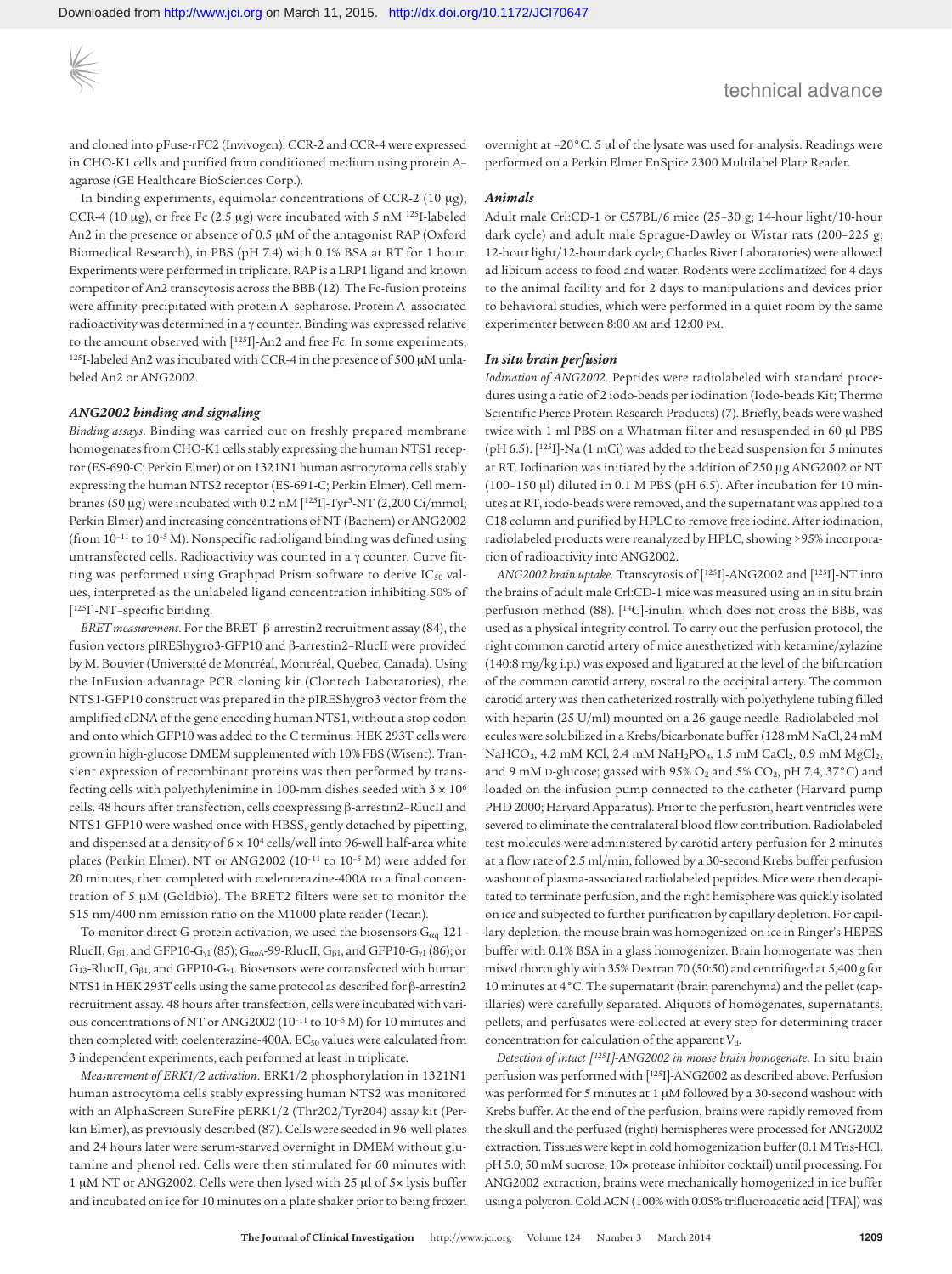added to brain homogenates to reach a final 65% ACN concentration. The mixture was stirred on a rotating mixer for 10 minutes in a cold room and then centrifuged (5,500 *g* for 20 minutes at 4°C). The supernatants obtained were then collected, frozen at –80°C, and vacuum-dried in a lyophilizer. Dehydrated samples were then reconstituted in mobile phase (65:35 ACN/water with 0.05% TFA). The reconstituted samples were injected onto the HPLC at a flow rate of 1 ml/min to separate and analyze the constituents. An Agilent HPLC system (1050 Series) with UV detection, along with a degasser (DGU-14A; Shimadzu), was used to study the purity of the ANG2002 radiotracer used for in situ brain perfusion and also to study the integrity of the tracer in brain tissue after perfusion. A reverse phase C-18 column (Zorbax Rx-C18, 5 μm, 4.6 mm × 150 mm) was used for analysis. The mobile phase consisted of a gradient system with water (mobile phase A) and ACN (mobile phase B), both with 0.05% TFA. The system was started at a flow rate of 1 ml/min with 2% B and held for 6 minutes. The system was ramped to 10% B from 6.01 to 11 minutes, 20% B from 11.01 to 14.0 minutes, 65% B from 20.50 to 22 minutes, 80% B from 22.10 to 24 minutes, and then brought back to 2% B from 25.00 to 32.00 minutes. Eluent samples were collected every 0.5 minutes into glass test tubes and counted for radioactivity in a γ counter.

*Plasma stability of NT and ANG2002*. Plasma from rat or mouse was obtained from blood after centrifugation at 16,060 *g* for 5 minutes at 4°C. Incubation of 27 μl rat or mouse plasma with 6 μl of a solution of 1 mM NT or ANG2002 was done at 37°C for 5 minutes over a 7-hour period. The reaction was stopped by adding 70 μl ACN. After vortexing and centrifugation at 16,060 *g* for 20 minutes at 4°C, the supernatant was analyzed by HPLC-MS at  $\lambda$  of 223 nm (Waters 2695 with ACE C<sub>18</sub> column 2.0 mm  $\times$  100 mm, 2.7 μm spherical particle size and Electrospray micromass ZQ-2000 from Waters) to determine the molecular weights of the cleaved fragments.

#### *Behavioral pain models*

*Acute pain models*. Antinociception was assessed using different pain modalities, including hot-plate, heat radiant tail-flick, and tail immersion tests. In the hot-plate assay, male CD1 mice (25–30 g) were placed onto a metal plate heated at 54°C surrounded by a Plexiglas cylinder (13 cm × 19 cm). Baseline readings were done for each mouse immediately prior to drug injection. Animal latency to the first foot-lick was recorded (maximum 30 seconds, to prevent tissue damage). In the radiant tail-flick test, the time in seconds required to elicit a tail-flick response induced by focused radiant heat source was measured. CD1 mice manifesting an average latency of approximately 6.5–8 seconds in tail-flick response were selected and used for further testing (cutoff, 15 seconds). For the tail immersion assay performed on WT, NTS1-knockout, and NTS2-knockout C57BL/6 mice, testing involved measuring the latency for the mouse to withdraw its tail from a water bath maintained at 55°C (cutoff, 10 seconds). Subsequently, vehicle, ANG2002 (5, 10, and 20 mg/kg), and NT (8 mg/kg) were injected i.v. into the tail vein. Buprenorphine (1 mg/kg s.c.) and morphine (5 mg/kg i.p.) were used as reference drugs. Thermal threshold latencies were determined for up to 2 hours after drug injection. 8–10 mice were studied per group. Hot-plate and tailflick latencies were used to determine MPE, calculated as (test latency – baseline latency)/(cutoff – baseline latency) and expressed as a percentage.

*Persistent pain model*. Antinociception was assessed using the formalin test as a model of persistent pain. For this purpose, male Sprague-Dawley rats were placed for a 60-minute habituation period in the experimentation room. Thereafter, the rats received a 50 μl s.c. injection of diluted 2% formaldehyde (i.e., 5% formalin; Fisher Scientific) into the plantar surface of the right hind paw. Subsequently, the rats were placed in clear plastic chambers (40 cm × 30 cm × 30 cm) positioned over a mirror angled at 45° in order to allow an unobstructed view of the paws, and their behaviors were scored for the next 60 minutes. An intraplantar injection of formalin produced the biphasic nociceptive response typical of this tonic pain model (42). The 2 distinct phases of spontaneous pain behaviors that occur in rodents are proposed to reflect a direct effect of formalin on sensory receptors (phase I) and a longer-lasting pain due to inflammation and central sensitization (phase II). These 2 phases are separated by a period of quiescence, the interphase, which is characterized by active inhibition of the formalin-induced nociceptive behaviors.

Nocifensive behaviors were first assessed using a weighted score method, as described previously (89, 90). After injection of formalin into the right hind paw, the experimenter measured the time spent in each of 4 behavioral categories: 0, injected paw is comparable to contralateral paw; 1, injected paw has little or no weight placed on it; 2, injected paw is elevated, not in contact with any surface; 3, injected paw is licked, bitten, or flinched. The behaviors believed to represent higher levels of pain intensity were given higher weighted scores. The weighted average pain intensity score (ranging 0–3) was then calculated by multiplying the time spent in each category by the category weight, summing these products, and dividing by the total time in a given time interval. For a 180-second block, the pain score would thus be calculated as (1*T1* + 2*T2* + 3*T3*)/180, in which *T1*, *T2*, and *T3* represent duration (in seconds) spent in behavioral categories 1, 2 and 3, respectively. Phase I and II values were calculated between 0–9 and 21–60 minutes, respectively. Alternatively, formalin-induced painrelated behaviors were quantified by monitoring the cumulative time spent in behavioral category 3 (flinching/licking/biting) during both acute (phase I) and inflammatory (phase II) phases (42). This representation of the data allowed us to determine whether the differences in pain responses after drug injection occurred at the spinal or supraspinal levels (43). Antinociceptive  $ED_{50}$  values for both phases of the formalin test were calculated from the dose-response curves generated for ANG2002 (dose ranging 0.005–5 mg/kg).

*Neuropathic pain model*. After baseline measurements, adult Sprague-Dawley rats underwent a surgical procedure to induce a chronic neuropathic pain state. Animals were randomly allocated to 1 of 2 surgical groups: neuropathic or sham. Neuropathic pain was induced through CCI of the sciatic nerve, as previously described by Bennett (91), with a modification in the suture used (5-0 Prolene; Ethicon Inc.) in order to minimize suture-induced inflammation. Briefly, under isoflurane anesthesia (induction at 5%, maintenance at 2.5%; Abbott Laboratories), the left sciatic nerve was loosely ligatured with 4 sutures distanced 1 mm upstream of the tibial, sural, and common peroneal nerve trifurcation. This left side was defined as the operated-ipsilateral limb, while the nonoperated leg (right) represented the contralateral side. Sham-operated rats received the same surgical procedure, except that the sciatic nerve was not ligated. Rats were housed individually for 24 hours to recover from the surgery before being housed at 4 per cage.

*Bone cancer pain model*. Surgical implantation of mammary carcinoma cells in the femur was performed according to Doré-Savard et al. (44, 45). Briefly, the rat right hind paw was shaved and disinfected, and a minimal skin incision (8–10 mm) was made to expose the quadriceps femoris. The vastus lateralis was incised (5–8 mm in length) to expose the femoral epicondyl, while the patellar ligament remained untouched. A small and superficial cavity (1 mm in depth) was then burred between the medial epicondyl and the adductor tubercle using a 0.8 A stereotaxic drill connected to a 1.75 mm carbide steel burr. A 25-gauge needle was next inserted at a 45° angle in that cavity to reach the intramedullar canal of the femur. The needle was substituted with a blunt-end 25-gauge needle connected to a 50-μl Hamilton syringe containing 20 μl of the mammary rat metastasis tumor (MRMT-1) cancer cell suspension (30,000 cells). The syringe was left in place for 1 minute to permit cell dispersion in the bone marrow. The needle was then removed, and the cavity was sealed with dental amalgam and polymerized with a curing light. The muscle, conjunctive tissue, and skin were closed with sutures. The impact of surgery was minimized by implantation at this anatomical site, which reduces the chances of patellar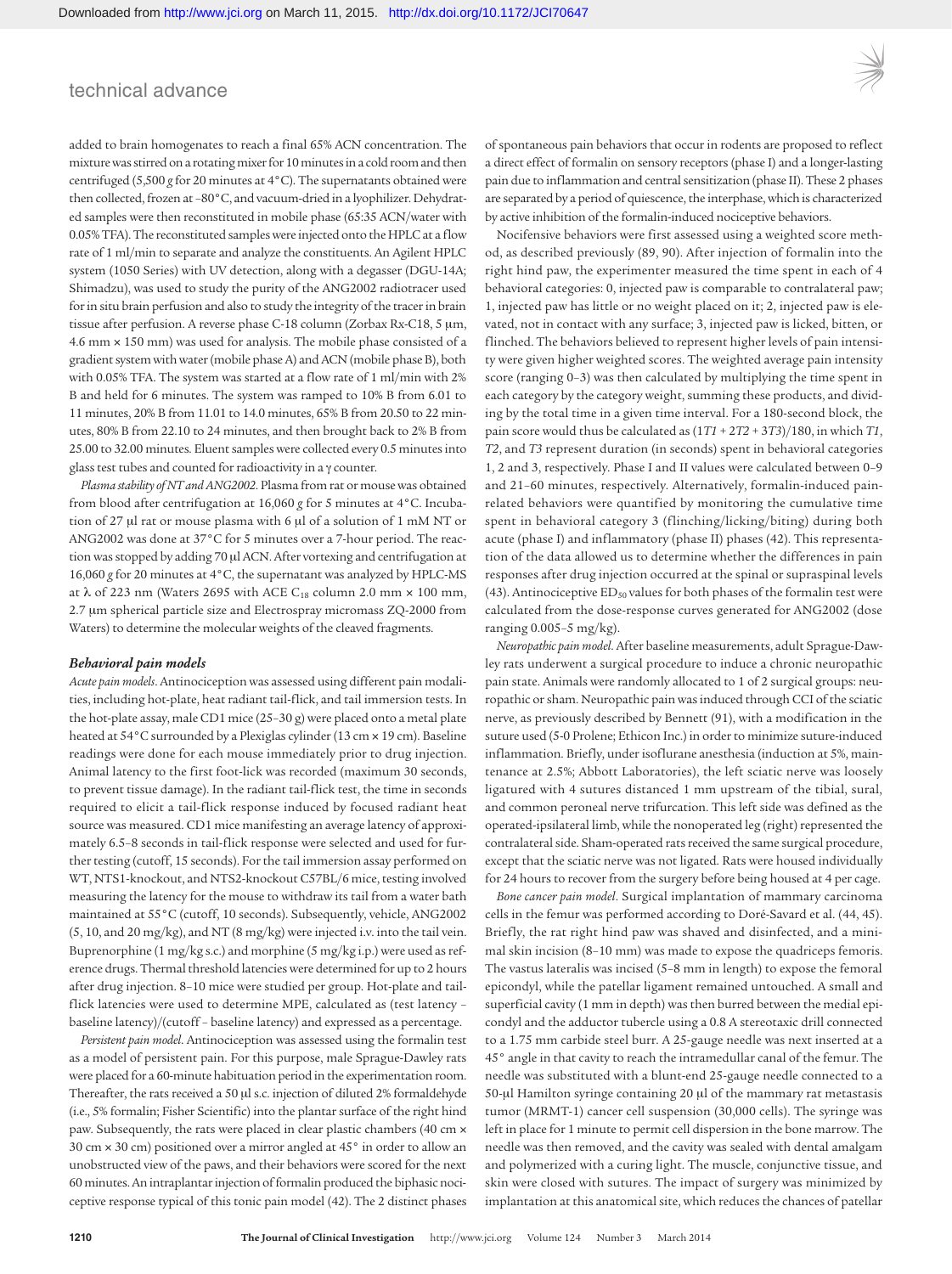ligament or joint damage. Sham-operated animals received the complete surgical procedure except for the implantation of mammary cells, which was replaced by vehicle injection (20 μl HBSS).

*Nociceptive behavioral testing*. For both chronic pain models (i.e., neuropathic and bone cancer pain), pain-related behavioral parameters were examined at day 0 (presurgical baseline) and for 21 or 18 days after injury for neuropathic or cancer-bearing animals, respectively. On the test day, rats were given ANG2002 (0.05 mg/kg i.v.), and the analgesic effect was monitored at 0, 45, 75, and 120 minutes after injection. Mechanical allodynia (e.g., pain produced by a non-noxious stimulus) was used as outcome measures of neuropathic pain development and as an indicator of analgesic efficacy of drug. To determine the presence of mechanical allodynia, rats were placed into enclosures on an elevated wire mesh floor. A dynamic plantar aesthesiometer (Ugo Basile), consisting of a metal probe (0.5 mm diameter), was directed against the hind paw pad and an upward force was exerted (3.33 g/s). PWT (i.e., the force required to elicit a withdrawal response) was measured in grams and automatically registered when the paw was withdrawn or the preset cutoff was reached (50 g). 5 values were taken alternately on both ipsilateral (operated side) and contralateral hind paws at 15-second intervals. Rats were acclimatized to the enclosures for 2 days prior to testing. Antiallodynia was determined using the area under the curve (AUC) for the 2-hour period, calculated as (post-drug latency – pre-drug latency)/ (sham latency – pre-drug latency) and expressed as a percentage (i.e., 0%, no antiallodynic effect of the compound; 100%, complete relief of mechanical hypersensitivity). The AUC was calculated over the 2-hour analgesic drug pharmacokinetic to determine whether the cumulative antiallodynic effect was significantly sustained. The trapezoid rule from the Graphpad analysis package was used (Graphpad Prism version 5.d).

#### *Measurement of physiological variables*

*Core body temperature*. Core body temperatures were measured using a thermistor probe inserted into the rectum of adult Sprague-Dawley rats. Temperatures were determined immediately before (baseline) and at different time points up to 6 hours after i.v. injection of vehicle or ANG2002 (0.05 or 5 mg/kg).

*Blood pressure*. Blood pressure parameters — systolic, diastolic, and mean blood pressure as well as heart rate — were recorded over 60 minutes using a noninvasive Coda monitor (Kent Scientific) linked to a Biopac MP150 data acquisition system with AcqKnowledge software (Biopac systems Inc.). MAP measurements were performed after administration of vehicle, ANG2002 (0.05–5 mg/kg), or NT (2 mg/kg).

*Open-field test*. Spontaneous locomotor activities and exploratory behaviors were evaluated 30 minutes after injection of ANG2002 at the effective analgesic dose (0.05 mg/kg i.v.). Rat were always placed facing the same direction, in the upper-left corner of an open-field testing apparatus (40 cm × 40 cm × 40 cm Plexiglas enclosure). Rat displacements were all recorded for 5 minutes with a digital camera placed directly over the apparatus. The testing began as soon as the animal was placed in the open field. The camera was attached to a computer running "Any-Maze Video Tracking System" program (Stoelting Co.), which tracked the animal and recorded its trajectory in the enclosure. Parameters analyzed were total distance traveled during the test period, mean speed, and mobile time.

- brain barrier. *J Cereb Blood Flow Metab*. 2012; 32(11):1959–1972.
- 6. Gabathuler R. Approaches to transport therapeutic drugs across the blood-brain barrier to treat brain diseases. *Neurobiol Dis*. 2010;37(1):48–57.
- 7. Demeule M, et al. Identification and design of peptides as a new drug delivery system for the brain. *J Pharmacol Exp Ther*. 2008;324(3):1064–1072.
- 8. Mahley RW, Huang Y. Atherogenic remnant lipoproteins: role for proteoglycans in trapping,

*Rotarod test*. Motor balance and coordination were evaluated using a Rotarod (60 mm diameter, 95 mm long; IITC). Rats were acclimated on the Rotarod at 10 rpm for 2 minutes 2 days before testing. Rats were placed on the Rotarod at 4 rpm, which was gradually increased to 40 rpm over 3 minutes. Each animal had 1 trial before i.v. injection and 1 at 45 minutes after injection. Time spent on the Rotarod (in s) was measured (e.g., latency to fall). Speed (in rpm) and distance (in m) at the time of falling were also measured.

#### *Statistics*

Unless otherwise indicated, data are expressed as mean ± SEM. In vitro results were compared using 2-tailed unpaired Student's *t* test or 1-way ANOVA with Bonferroni post-hoc test. In vivo experiments comparing 2 groups were performed using 2-tailed unpaired Student's *t* test; for more than 2 groups, Brown-Forsythe test was performed to verify the variance. 1-way ANOVA corrected for multiple comparisons with Dunnett or Bonferroni post-hoc test was used. Analyses that were not normally distributed were analyzed with Kruskal-Wallis nonparametric test followed by Dunn multiple-comparison test. For 2-factor comparisons, 2-way ANOVA followed by Bonferroni post-hoc test was used. Statistical analyses were performed using GraphPad Prism (version 6.0c; GraphPad Software Inc.). A *P* value less than 0.05 was considered significant.

#### *Study approval*

Animal-related procedures were approved by the Ethical Committee for Animal Care and Experimentation of the Université de Sherbrooke and of the Université du Québec à Montréal and were in accordance with policies and directives of the Canadian Council on Animal Care.

#### **Acknowledgments**

This work was supported by research funding from the Canadian Institutes of Health Research (CIHR) to P. Sarret and a grant from the Quebec Consortium for Drug Discovery (CQDM) to R. Leduc. P. Sarret is recipient of the Canada Research Chair in Neurophysiopharmacology of Chronic Pain, director of the Sherbrooke's Neuroscience Centre, and codirector of the Sherbrooke's Institut de Pharmacologie. The authors thank Wayne Stallaert, Christian Le Gouill, and Michel Bouvier (Institut de Recherche en Immunologie et Cancer, Montréal, Quebec, Canada) for the use of human G proteins and β-arrestin biosensors they designed and validated. The authors also thank David Norris (Ecosse Medical Communications LLC) for editorial assistance.

Received for publication April 26, 2013, and accepted in revised form December 5, 2013.

Address correspondence to: Philippe Sarret, Department of Physiology and Biophysics, Faculty of Medicine and Health Sciences, Université de Sherbrooke, 3001, 12th Avenue North, Sherbrooke, Quebec J1H 5N4, Canada. Phone: 819.820.6868, ext. 12554; Fax: 819.820.6887; E-mail: Philippe.Sarret@USherbrooke.ca.

> transferring, and internalizing. *J Clin Invest*. 2007; 117(1):94–98.

- 9. Strickland DK, Ashcom JD, Williams S, Burgess WH, Migliorini M, Argraves WS. Sequence identity between the alpha 2-macroglobulin receptor and low density lipoprotein receptor-related protein suggests that this molecule is a multifunctional receptor. *J Biol Chem*. 1990;265(29):17401–17404.
- 10. Lillis AP, Van Duyn LB, Murphy-Ullrich JE, Strickland DK. LDL receptor-related protein 1: unique
- 1. Daneman R. The blood-brain barrier in health and disease. *Ann Neurol*. 2012;72(5):648–672.
- 2. Cecchelli R, et al. Modelling of the blood-brain barrier in drug discovery and development. *Nat Rev Drug Discov*. 2007;6(8):650–661.
- 3. Pardridge WM. Blood-brain barrier delivery. *Drug Discov Today*. 2007;12(1–2):54–61.
- 4. Pardridge WM. The blood-brain barrier: bottleneck in brain drug development. *NeuroRx*. 2005;2(1):3–14.
- 5. Pardridge WM. Drug transport across the blood-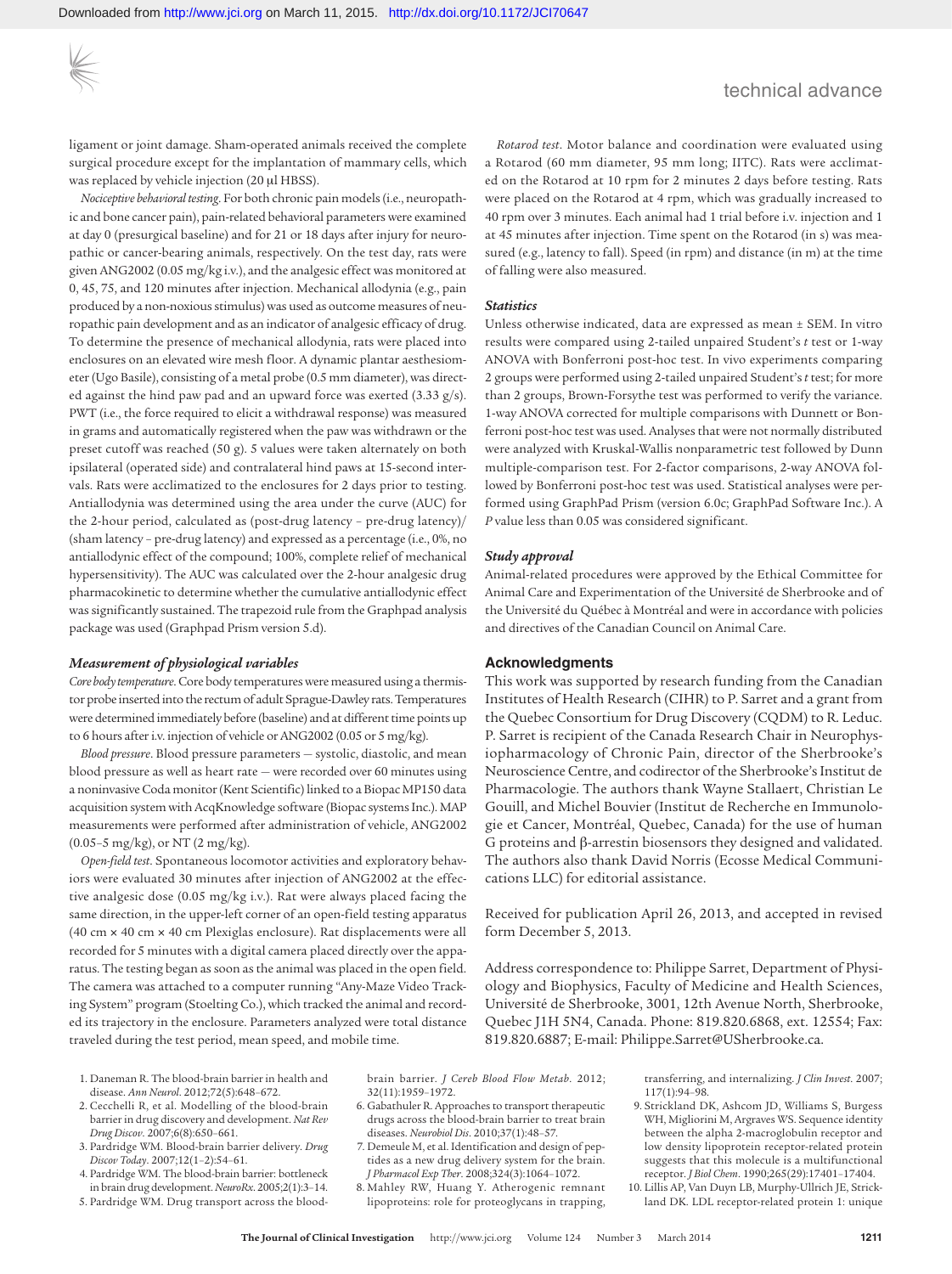tissue-specific functions revealed by selective gene knockout studies. *Physiol Rev*. 2008;88(3):887–918.

- 11. Bertrand Y, et al. Transport characteristics of a novel peptide platform for CNS therapeutics. *J Cell Mol Med*. 2010;14(12):2827–2839.
- 12. Demeule M, et al. Involvement of the low-density lipoprotein receptor-related protein in the transcytosis of the brain delivery vector angiopep-2. *J Neurochem*. 2008;106(4):1534–1544.
- 13. Che C, et al. New Angiopep-modified doxorubicin (ANG1007) and etoposide (ANG1009) chemotherapeutics with increased brain penetration. *J Med Chem*. 2010;53(7):2814–2824.
- 14. Regina A, et al. Antitumour activity of ANG1005, a conjugate between paclitaxel and the new brain delivery vector Angiopep-2. *Br J Pharmacol*. 2008; 155(2):185–197.
- 15. Thomas FC, et al. Uptake of ANG1005, a novel paclitaxel derivative, through the blood-brain barrier into brain and experimental brain metastases of breast cancer. *Pharm Res*. 2009;26(11):2486–2494.
- 16. Bertrand Y, et al. Influence of glioma tumour microenvironment on the transport of ANG1005 via low-density lipoprotein receptor-related protein 1. *Br J Cancer*. 2011;105(11):1697–1707.
- 17. Kurzrock R, et al. Safety, pharmacokinetics, and activity of GRN1005, a novel conjugate of angiopep-2, a peptide facilitating brain penetration, and paclitaxel, in patients with advanced solid tumors. *Mol Cancer Ther*. 2012;11(2):308–316.
- 18. Drappatz J, et al. Phase I study of GRN1005 in recurrent malignant glioma. *Clin Cancer Res*. 2013; 19(6):1567–1576.
- 19. Kissin I. The development of new analgesics over the past 50 years: a lack of real breakthrough drugs. *Anesth Analg*. 2010;110(3):780–789.
- 20. Woolf CJ. Overcoming obstacles to developing new analgesics. *Nat Med*. 2010;16(11):1241–1247.
- 21. Gupta A, Mehdi A, Duwell M, Sinha A. Evidencebased review of the pharmacoeconomics related to the management of chronic nonmalignant pain. *J Pain Palliat Care Pharmacother*. 2010;24(2):152–156.
- 22. Boules M, Li Z, Smith K, Fredrickson P, Richelson E. Diverse roles of neurotensin agonists in the central nervous system. *Front Endocrinol (Lausanne)*. 2013; 4:36.
- 23. Dobner PR. Neurotensin and pain modulation. *Peptides*. 2006;27(10):2405–2414.
- 24. Kleczkowska P, Lipkowski AW. Neurotensin and neurotensin receptors: characteristic, structureactivity relationship and pain modulation — a review. *Eur J Pharmacol*. 2013;716(1–3):54–60.
- 25. Sarret P, Beaudet A. Neurotensin receptors in the central nervous system. *Handbook of Chemical Neuroanatomy*. Vol. 20. Peptide Receptors, Part II. Amsterdam, the Netherlands: Elsevier; 2003:323–400.
- 26. al-Rodhan NR, et al. Structure-antinociceptive activity of neurotensin and some novel analogues in the periaqueductal gray region of the brainstem. *Brain Res*. 1991;557(1–2):227–235.
- 27. Clineschmidt BV, McGuffin JC, Bunting PB. Neurotensin: antinocisponsive action in rodents. *Eur J Pharmacol*. 1979;54(1–2):129–139.
- 28. Nemeroff CB, et al. Alterations in nociception and body temperature after intracisternal administration of neurotensin, beta-endorphin, other endogenous peptides, and morphine. *Proc Natl Acad Sci U S A*. 1979;76(10):5368–5371.
- 29. Osbahr AJ, et al. Neurotensin-induced antinociception in mice: antagonism by thyrotropin-releasing hormone. *J Pharmacol Exp Ther*. 1981;217(3):645–651.
- 30. Roussy G, et al. Altered morphine-induced analgesia in neurotensin type 1 receptor null mice. *Neuroscience*. 2010;170(4):1286–1294.
- 31. Boules M, Johnston H, Tozy J, Smith K, Li Z, Richelson E. Analgesic synergy of neurotensin receptor subtype 2 agonist NT79 and morphine. *Behav Pharmacol*. 2011;22(5–6):573–581.
- 32. Boules M, Shaw A, Liang Y, Barbut D, Richelson E. NT69L, a novel analgesic, shows synergy with morphine. *Brain Res*. 2009;1294:22–28.
- 33. Kleczkowska P, et al. PK20, a new opioid-neurotensin hybrid peptide that exhibits central and peripheral antinociceptive effects. *Mol Pain*. 2010;6:86.
- 34. Willnow TE, Herz J. Genetic deficiency in low density lipoprotein receptor-related protein confers cellular resistance to Pseudomonas exotoxin A. Evidence that this protein is required for uptake and degradation of multiple ligands. *J Cell Sci*. 1994; 107(pt 3):719–726.
- 35. Mikhailenko I, et al. Recognition of α 2-macroglobulin by the low density lipoprotein receptorrelated protein requires the cooperation of two ligand binding cluster regions. *J Biol Chem*. 2001; 276(42):39484–39491.
- 36. Willnow TE, Orth K, Herz J. Molecular dissection of ligand binding sites on the low density lipoprotein receptor-related protein. *J Biol Chem*. 1994; 269(22):15827–15832.
- 37. Neels JG, van Den Berg BM, Lookene A, Olivecrona G, Pannekoek H, van Zonneveld AJ. The second and fourth cluster of class A cysteine-rich repeats of the low density lipoprotein receptor-related protein share ligand-binding properties. *J Biol Chem*. 1999; 274(44):31305–31311.
- 38. Fernandez-Castaneda A, et al. Identification of the low density lipoprotein (LDL) receptor-related protein-1 interactome in central nervous system myelin suggests a role in the clearance of necrotic cell debris. *J Biol Chem*. 2013;288(7):4538–4548.
- 39. Gully D, et al. Biochemical and pharmacological activities of SR 142948A, a new potent neurotensin receptor antagonist. *J Pharmacol Exp Ther*. 1997; 280(2):802–812.
- 40. Sarret P, Esdaile MJ, Perron A, Martinez J, Stroh T, Beaudet A. Potent spinal analgesia elicited through stimulation of NTS2 neurotensin receptors. *J Neurosci*. 2005;25(36):8188–8196.
- 41. Lafrance M, et al. Involvement of NTS2 receptors in stress-induced analgesia. *Neuroscience*. 2010; 166(2):639–652.
- 42. Tjolsen A, Berge OG, Hunskaar S, Rosland JH, Hole K. The formalin test: an evaluation of the method. *Pain*. 1992;51(1):5–17.
- 43. Sawynok J. The formalin test: characteristics and usefulness of the model. *Reviews in Analgesia*. 2004; 7:145–163.
- 44. Dore-Savard L, Beaudet N, Tremblay L, Xiao Y, Lepage M, Sarret P. A micro-imaging study linking bone cancer pain with tumor growth and bone resorption in a rat model. *Clin Exp Metastasis*. 2013; 30(2):225–236.
- 45. Dore-Savard L, et al. Behavioral, medical imaging and histopathological features of a new rat model of bone cancer pain. *PLoS One*. 2010;5(10):e13774.
- 46. Popp E, Schneider A, Vogel P, Teschendorf P, Bottiger BW. Time course of the hypothermic response to continuously administered neurotensin. *Neuropeptides*. 2007;41(5):349–354.
- 47. St-Gelais F, Jomphe C, Trudeau LE. The role of neurotensin in central nervous system pathophysiology: what is the evidence? *J Psychiatry Neurosci*. 2006; 31(4):229–245.
- 48. Gabathuler R. Blood-brain barrier transport of drugs for the treatment of brain diseases. *CNS Neurol Disord Drug Targets*. 2009;8(3):195–1204.
- 49. McGonigle P. Peptide therapeutics for CNS indications. *Biochem Pharmacol*. 2012;83(5):559–566.
- 50. Gabathuler R. Development of new peptide vectors for the transport of therapeutic across the bloodbrain barrier. *Ther Deliv*. 2010;1(4):571–586.
- 51. Pardridge WM. Biopharmaceutical drug targeting to the brain. *J Drug Target*. 2010;18(3):157–167.
- 52. Sarret P, Perron A, Stroh T, Beaudet A. Immunohistochemical distribution of NTS2 neurotensin receptors in the rat central nervous system.

*J Comp Neurol*. 2003;461(4):520–538.

- 53. Moyse E, et al. Distribution of neurotensin binding sites in rat brain: a light microscopic radioautographic study using monoiodo [125I]Tyr3-neurotensin. *Neuroscience*. 1987;22(2):525–536.
- 54. Boudin H, Pelaprat D, Rostene W, Beaudet A. Cellular distribution of neurotensin receptors in rat brain: immunohistochemical study using an antipeptide antibody against the cloned high affinity receptor. *J Comp Neurol*. 1996;373(1):76–89.
- 55. Sarret P, Beaudet A, Vincent JP, Mazella J. Regional and cellular distribution of low affinity neurotensin receptor mRNA in adult and developing mouse brain. *J Comp Neurol*. 1998;394(3):344–356.
- 56. Alexander MJ, Leeman SE. Widespread expression in adult rat forebrain of mRNA encoding highaffinity neurotensin receptor. *J Comp Neurol*. 1998; 402(4):475–500.
- 57. Duvernoy H, Delon S, Vannson JL. The vascularization of the human cerebellar cortex. *Brain Res Bull*. 1983;11(4):419–480.
- 58. Ito S, Ohtsuki S, Terasaki T. Functional characterization of the brain-to-blood efflux clearance of human amyloid-β peptide (1-40) across the rat blood-brain barrier. *Neurosci Res*. 2006;56(3):246–252.
- 59. Shibata M, et al. Clearance of Alzheimer's amyloidss(1-40) peptide from brain by LDL receptor-related protein-1 at the blood-brain barrier. *J Clin Invest*. 2000;106(12):1489–1499.
- 60. Machida R, Tokumura T, Tsuchiya Y, Sasaki A, Abe K. Pharmacokinetics of novel hexapeptides with neurotensin activity in rats. *Biol Pharm Bull*. 1993;16(1):43–47.
- 61. Tokumura T, Tanaka T, Sasaki A, Tsuchiya Y, Abe K, Machida R. Stability of a novel hexapeptide, (Me)Arg-Lys-Pro-Trp-tert-Leu-Leu-OEt, with neurotensin activity, in aqueous solution and in the solid state. *Chem Pharm Bull (Tokyo)*. 1990; 38(11):3094–3098.
- 62. Sarhan S, Hitchcock JM, Grauffel CA, Wettstein JG. Comparative antipsychotic profiles of neurotensin and a related systemically active peptide agonist. *Peptides*. 1997;18(8):1223–1227.
- 63. Orwig KS, Lassetter MR, Hadden MK, Dix TA. Comparison of N-terminal modifications on neurotensin(8-13) analogues correlates peptide stability but not binding affinity with in vivo efficacy. *J Med Chem*. 2009;52(7):1803–1813.
- 64. Tyler-McMahon BM, Stewart JA, Farinas F, McCormick DJ, Richelson E. Highly potent neurotensin analog that causes hypothermia and antinociception. *Eur J Pharmacol*. 2000;390(1–2):107–111.
- 65. Buhler AV, Choi J, Proudfit HK, Gebhart GF. Neurotensin activation of the NTR1 on spinallyprojecting serotonergic neurons in the rostral ventromedial medulla is antinociceptive. *Pain*. 2005; 114(1–2):285–294.
- 66. Roussy G, et al. Spinal NTS1 receptors regulate nociceptive signaling in a rat formalin tonic pain model. *J Neurochem*. 2008;105(4):1100–1114.
- 67. Wustrow DJ, et al. Reduced amine bond neurotenin 8-13 mimettics with potent in vivo activity. *Bioorg Med Chem Lett*. 1995;5(9):997–1002.
- 68. Hughes FM Jr, et al. Identification and functional characterization of a stable, centrally active derivative of the neurotensin (8-13) fragment as a potential firstin-class analgesic. *J Med Chem*. 2010;53(12):4623–4632.
- 69. Rossi GC, Matulonis JE, Richelson E, Barbut D, Pasternak GW. Systemically and topically active antinociceptive neurotensin compounds. *J Pharmacol Exp Ther*. 2010;334(3):1075–1079.
- 70. Tyler BM, et al. In vitro binding and CNS effects of novel neurotensin agonists that cross the blood-brain barrier. *Neuropharmacology*. 1999; 38(7):1027–1034.
- 71. Boules M, et al. NT79: A novel neurotensin analog with selective behavioral effects. *Brain Res*. 2010; 1308:35–46.